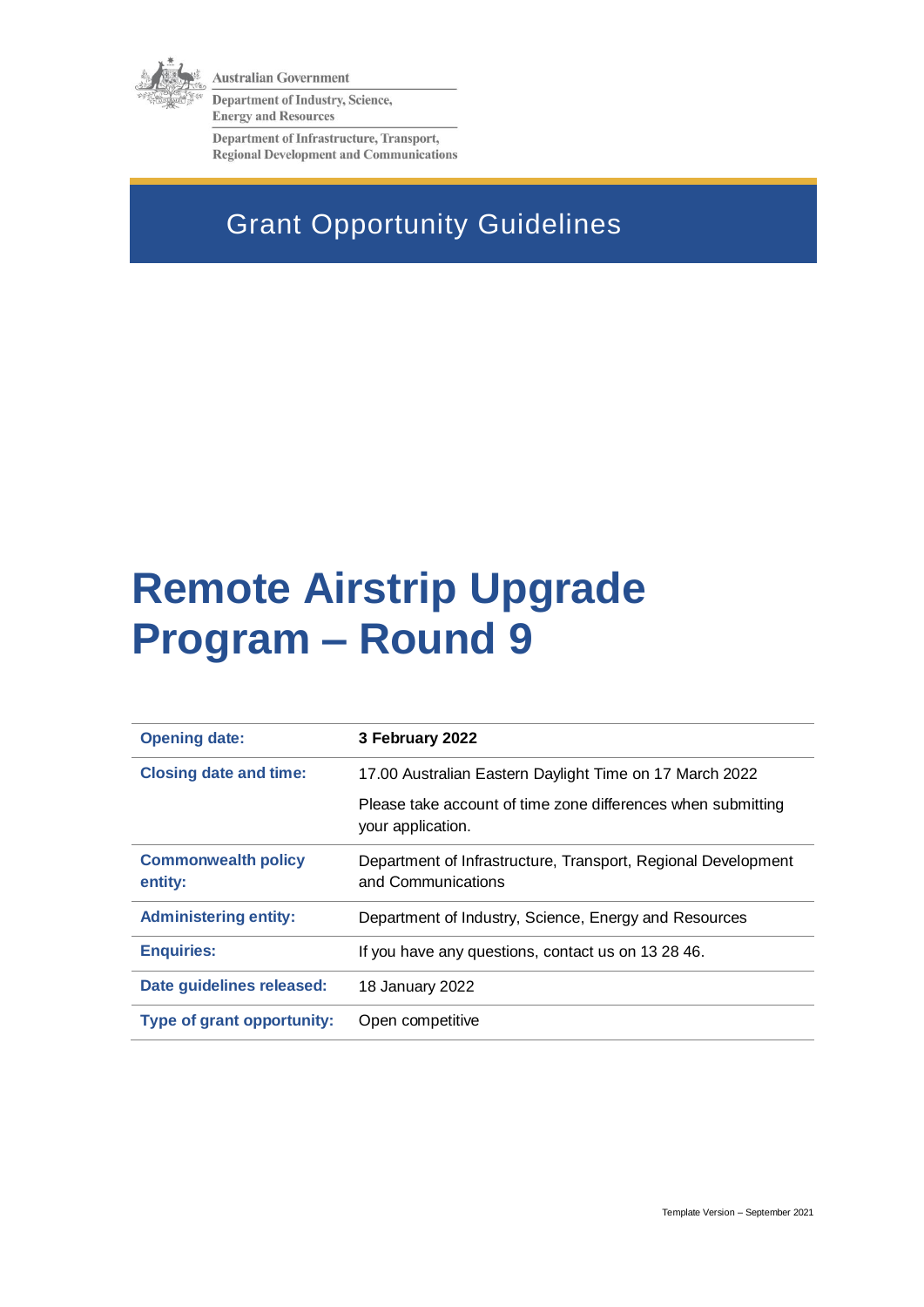# **Contents**

| 1.                                |       |                                                                           |
|-----------------------------------|-------|---------------------------------------------------------------------------|
| 2.                                |       |                                                                           |
|                                   | 2.1.  | About the Remote Airstrip Upgrade Program - Round 9 grant opportunity5    |
| 3.                                |       |                                                                           |
|                                   | 3.1.  |                                                                           |
|                                   | 3.2.  |                                                                           |
| 4.                                |       |                                                                           |
|                                   | 4.1.  |                                                                           |
|                                   | 4.2.  |                                                                           |
|                                   | 4.3.  |                                                                           |
| 5.                                |       |                                                                           |
|                                   | 5.1.  |                                                                           |
|                                   | 5.2.  |                                                                           |
|                                   | 5.3.  |                                                                           |
| 6.                                |       |                                                                           |
|                                   | 6.1.  |                                                                           |
|                                   | 6.2.  |                                                                           |
|                                   | 6.3.  |                                                                           |
| 7.                                |       |                                                                           |
|                                   | 7.1.  |                                                                           |
|                                   | 7.2.  |                                                                           |
|                                   | 7.3.  |                                                                           |
| 8.                                |       |                                                                           |
|                                   | 8.1.  |                                                                           |
| 9.                                |       |                                                                           |
| 10. Successful grant applications |       | . 13                                                                      |
|                                   | 10.1. |                                                                           |
|                                   | 10.2. | Project/Activity specific legislation, policies and industry standards 14 |
|                                   |       |                                                                           |
|                                   |       |                                                                           |
|                                   |       |                                                                           |
|                                   | 10.3. |                                                                           |
|                                   | 10.4. |                                                                           |
|                                   |       |                                                                           |
|                                   |       |                                                                           |
|                                   | 12.1. |                                                                           |
|                                   | 12.2. |                                                                           |
|                                   |       |                                                                           |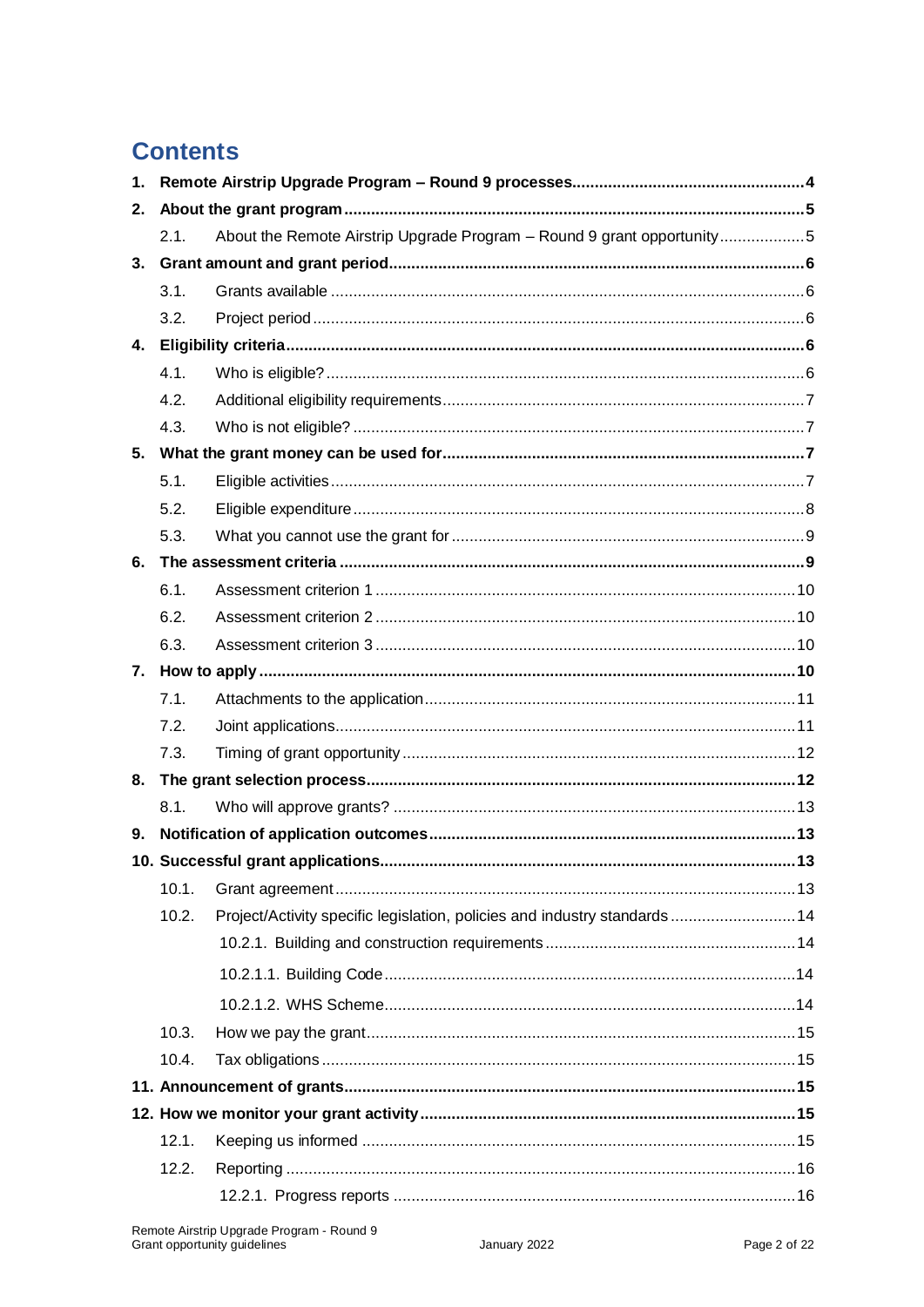| 12.3. |  |  |
|-------|--|--|
| 12.4. |  |  |
| 12.5. |  |  |
| 12.6. |  |  |
| 12.7. |  |  |
|       |  |  |
| 13.1. |  |  |
| 13.2. |  |  |
|       |  |  |
|       |  |  |
|       |  |  |
|       |  |  |
| 13.3. |  |  |
|       |  |  |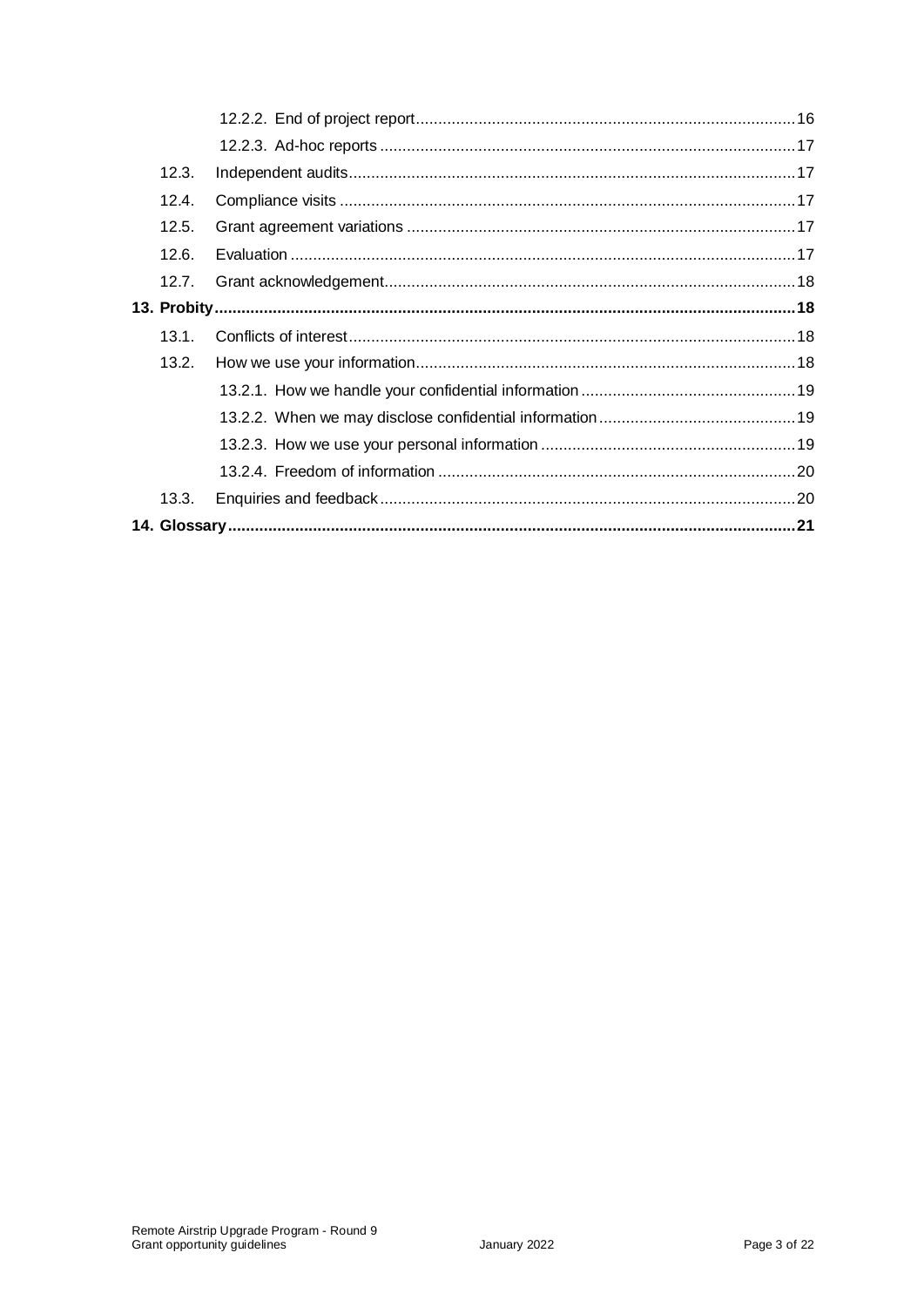# **1. Remote Airstrip Upgrade Program – Round 9 processes**

### **The Regional Aviation Access Program is designed to achieve Australian Government objectives**

This grant opportunity is part of the above grant program which contributes to the Department of Infrastructure, Transport, Regional Development and Communications' Outcome 2. The Department works with stakeholders to plan and design the grant program according to the *[Commonwealth Grants Rules and Guidelines](https://www.finance.gov.au/government/commonwealth-grants/commonwealth-grants-rules-guidelines)*.

#### $\blacklozenge$ **The grant opportunity opens**

We publish the grant guidelines on business.gov.au and GrantConnect. ₩

# **You complete and submit a grant application**

You complete the application form, addressing all the eligibility and assessment criteria in order for your application to be considered.

# J **We assess all grant applications**

We review the applications against eligibility criteria and notify you if you are not eligible.

We assess eligible applications against the assessment criteria including an overall consideration

of value with relevant money and compare it to other eligible applications.

# ↓ **We make grant recommendations**

We provide advice to the decision maker on the merits of each application.

### $\blacklozenge$

#### **Grant decisions are made**

The decision maker decides which applications are successful. J

# **We notify you of the outcome**

We advise you of the outcome of your application. We may not notify unsuccessful applicants until grant agreements have been executed with successful applicants.

# J **We enter into a grant agreement**

We will enter into a grant agreement with successful applicants. The type of grant agreement is based on the nature of the grant and proportional to the risks involved.

#### ♦

#### **Delivery of grant**

You undertake the grant activity as set out in your grant agreement. We manage the grant by working with you, monitoring your progress and making payments.

# ♦ **Evaluation of the Remote Airstrip Upgrade Program**

The Department of Infrastructure, Transport, Regional Development and Communications will evaluate the specific grant activity and the Remote Airstrip Upgrade Program as a whole. We base this on information you provide to us and that we collect from various sources.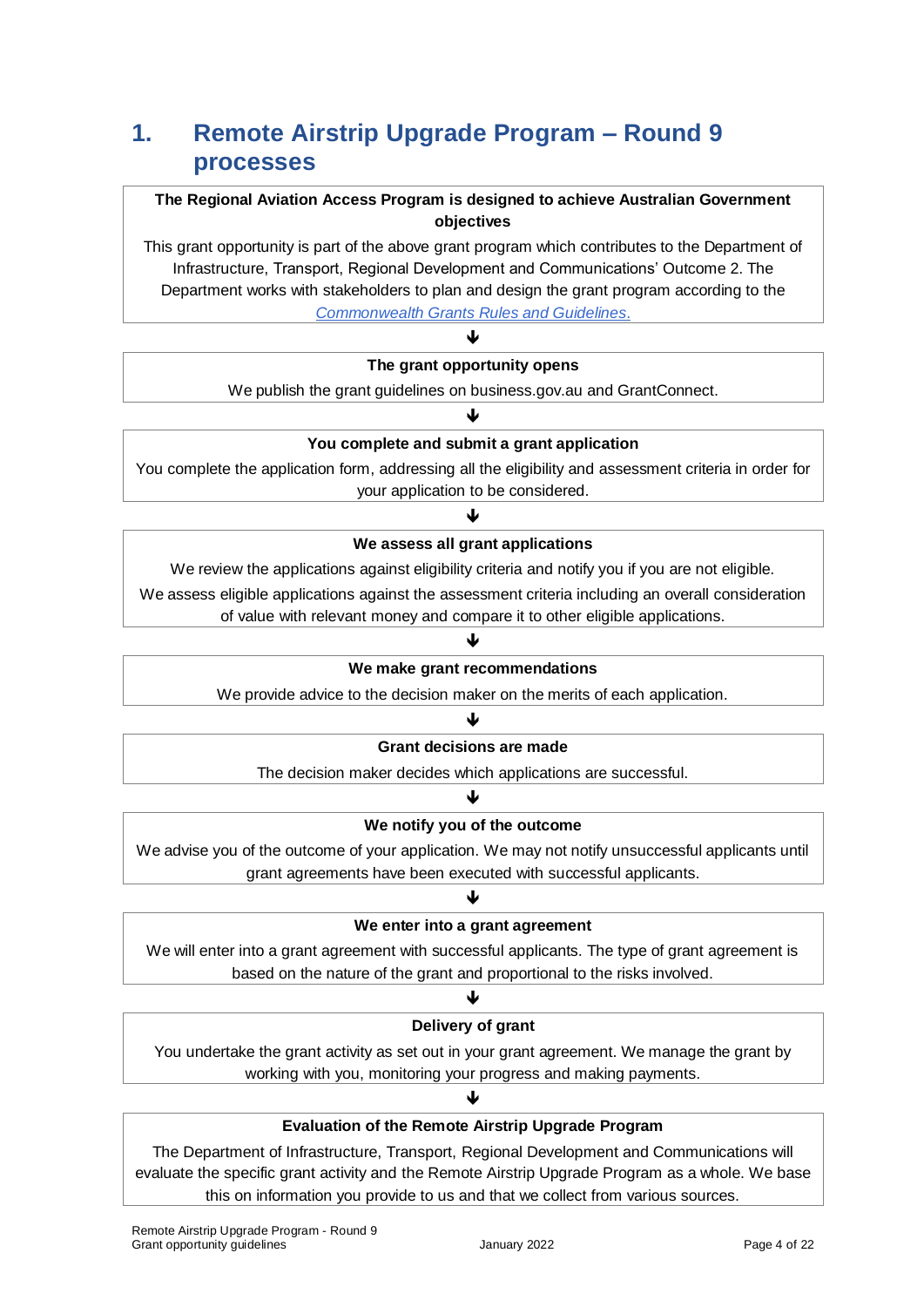# **2. About the grant program**

The Remote Airstrip Upgrade Program (the program) will run over six years from 2017-18 to 2023- 2024.

The objective of the program is to enhance the safety and accessibility of aerodromes in remote and very remote areas of Australia. Safe, operational aerodromes are vital in the delivery of essential goods and services in remote and very remote communities, particularly where road access is unavailable, unreliable or disrupted for extended periods due to seasonal weather conditions. An effective airstrip, accessible all year round, improves the delivery of health care services such as those provided by the Royal Flying Doctor Service (RFDS) or other aeromedical providers, improves access to work and education opportunities and helps connect residents of remote communities.

The intended outcome of the program is improved safety and air access for remote airstrips that will:

- **EXED** improve the safety of aircraft, operators and passengers using remote and very remote airstrips
- facilitate improved delivery of essential goods and services such as food supplies, health care, community mail and passenger air services
- complement air services delivery to communities subsidised under the Australian Government's Remote Air Services Subsidy (RASS) Scheme, and/or
- meet operational requirements of the RFDS or operators providing similar aeromedical services.

If there are any further grant opportunities as part of this program, we will publish the opening and closing dates and any other relevant information on [business.gov.au](https://business.gov.au/grants-and-programs/remote-airstrip-upgrade-program-round-9) and [GrantConnect.](https://www.grants.gov.au/)

We may set a future targeted round that will focus on a particular theme, group or sector.

We administer the program according to the *[Commonwealth Grants Rules and Guidelines](https://www.finance.gov.au/government/commonwealth-grants/commonwealth-grants-rules-guidelines)*  $(CG R G s)^1$ .

# 2.1. About the Remote Airstrip Upgrade Program – Round 9 grant opportunity

These guidelines contain information for the Remote Airstrip Upgrade Program – Round 9 grants.

This document sets out:

- **the eligibility and assessment criterially**
- how we consider and assess grant applications
- how we notify applicants and enter into grant agreements with grantees
- how we monitor and evaluate grantees' performance
- responsibilities and expectations in relation to the opportunity.

The Department of Industry, Science, Energy and Resources (the department) is responsible for administering this grant opportunity on behalf of the Department of Infrastructure, Transport, Regional Development and Communications (DITRDC).

We have defined key terms used in these guidelines in the glossary at section [14.](#page-20-0)

You should read this document carefully before you fill out an application.

<sup>1</sup> <https://www.finance.gov.au/government/commonwealth-grants/commonwealth-grants-rules-guidelines>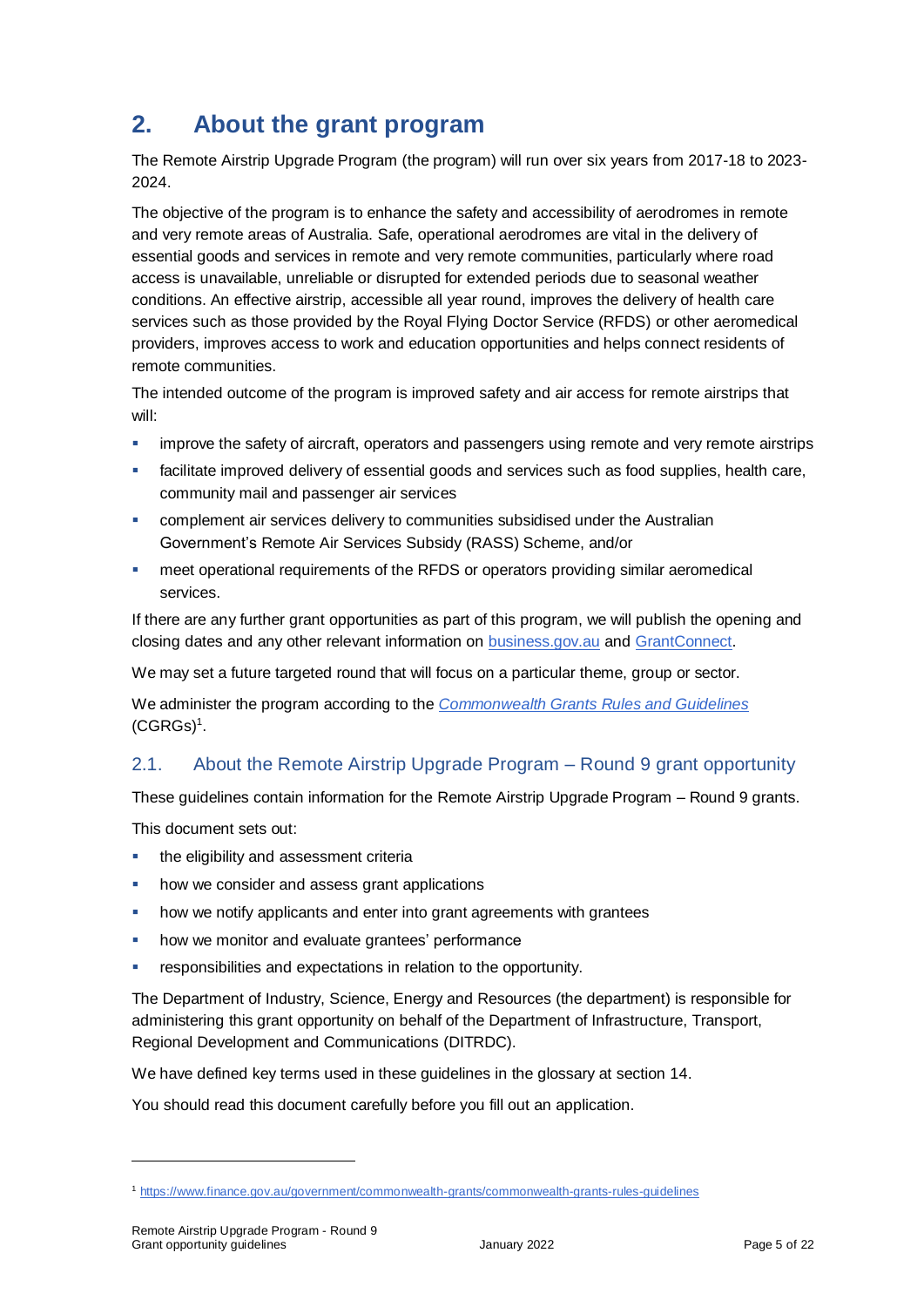# **3. Grant amount and grant period**

The Australian Government has announced a total of \$15 million over two years for this grant opportunity from 2021-22 to 2023-24.

DITRDC may use part of this funding to procure services directly to enhance the safety and accessibility of aerodromes in remote and very remote areas of Australia.

### 3.1. Grants available

- **The minimum grant amount is \$5,000**
- The maximum grant amount is \$3 million.

The grant amount will be up to 50 per cent of eligible project costs (grant percentage), unless:

- where the applicant (you) and a third party (could include State/Territory or local government, or neighbouring cattle station) are both contributing to eligible project costs, the grant amount will be up to 33.3 per cent of eligible project costs or
- where the applicant (you) meets the definition in these Guidelines as an Indigenous Owned and/or Operated Aerodrome, the grant will be up to 100 per cent of eligible project costs.

You are responsible for funding the remaining eligible and ineligible project costs.

You can fund your contribution from any source including State, Territory and local government. If you are seeking State or Territory Government co-funding, you should follow the appropriate State or Territory Government application process where applicable and advise in your application the status of your application, as this will impact your grant percentage.

Your contribution can be either cash and/or in-kind. Where you provide in-kind contributions, you must calculate the equivalent dollar value. You should calculate in-kind labour at \$39/hour, and use the retail or market price for any goods that you would have otherwise purchased.

An Indigenous Owned and/or Operated Aerodrome is a location where:

- the aerodrome is owned and/or operated by an Aboriginal and Torres Strait Islander Corporation registered under the *Corporations (Aboriginal and Torres Strait Islander) Act 2006*  (Cth) or
- the aerodrome is owned and/or operated by a designated Aboriginal or Torres Strait Islander Council.

Applicants applying for an Indigenous Owned and/or Operated Aerodrome are still required to meet the eligibility criteria and are assessed against other applications.

#### 3.2. Project period

The maximum project period is up to 24 months.

You must complete your project by 30 April 2024.

# **4. Eligibility criteria**

We cannot consider your application if you do not satisfy all eligibility criteria.

# 4.1. Who is eligible?

To be eligible you must:

have an Australian Business Number (ABN)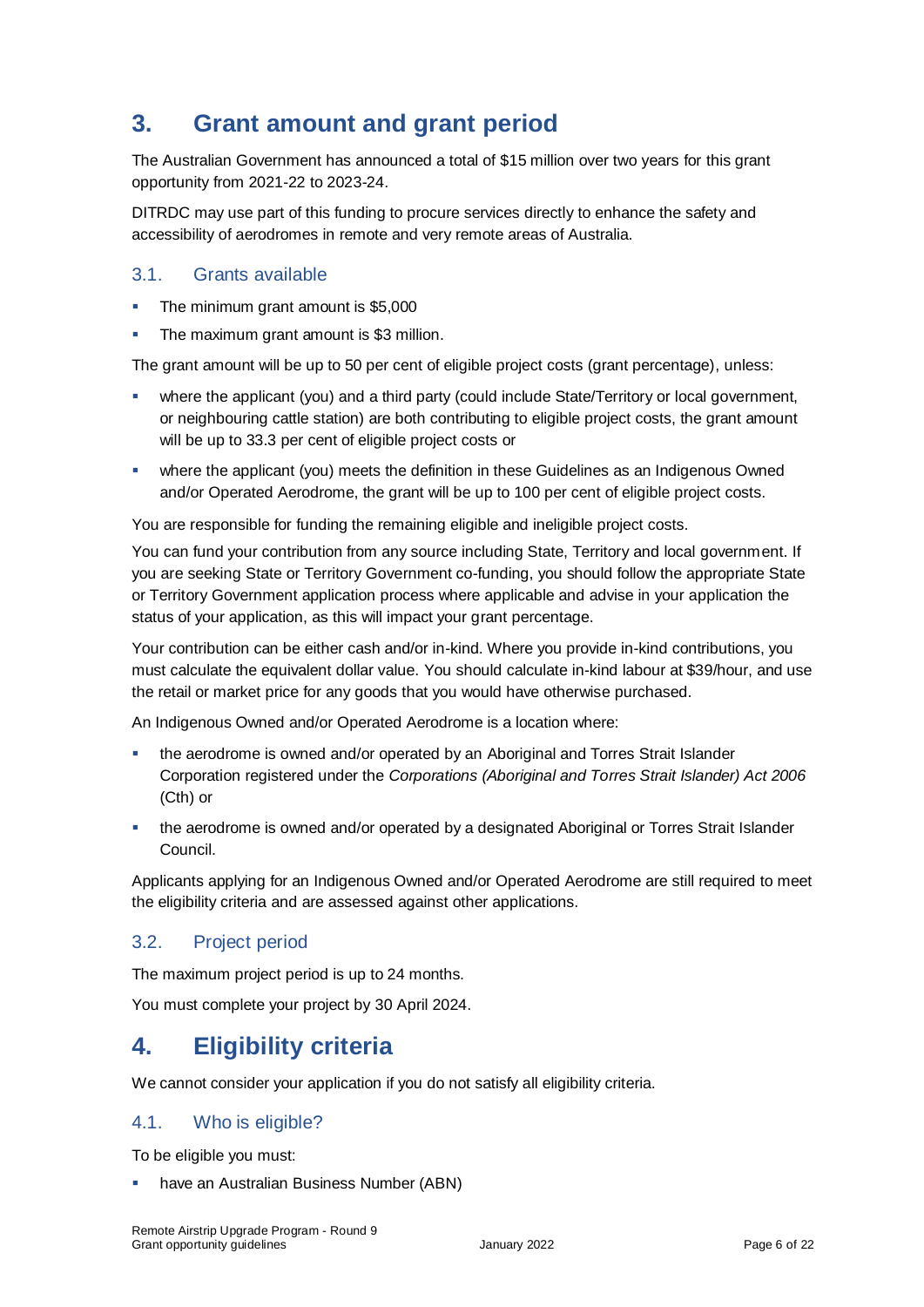be an owner and/or operator of an existing aerodrome in a remote or very remote area in Australia.

and be one of the following entities:

- an entity incorporated in Australia (including incorporated trustees on behalf of a trust)
- an Australian local government agency or body as defined in the glossary
- an Australian State/Territory Government agency or body
- a corporate Commonwealth entity

an Aboriginal and Torres Strait Islander Corporation registered under the *Corporations (Aboriginal and Torres Strait Islander) Act 2006* (Cth).

Incorporated entities include incorporated associations and incorporated not for profit organisations.

State agencies or other eligible entities may apply on behalf of aerodrome owners/operators (excluding Indigenous Owned and/or Operated aerodromes where you are seeking 100 per cent funding). In such cases, the state agency or other eligible entity will be the lead applicant in a joint application and will be wholly responsible for the project, including administering, reporting and acquitting all project expenditure. Only the lead organisation can submit the application form and enter into a grant agreement with the Commonwealth. See section [7.2](#page-10-0)

### 4.2. Additional eligibility requirements

We can only accept applications where:

- your aerodrome is identified as "remote or very remote" as defined by the [2016 Australian](http://www.abs.gov.au/websitedbs/D3310114.nsf/home/remoteness+structure)  [Statistical Geographic Standard \(ASGS\) Remoteness Area](http://www.abs.gov.au/websitedbs/D3310114.nsf/home/remoteness+structure) (check the remoteness of your aerodrome location using [nationalmap.gov.au\)](https://www.nationalmap.gov.au/#share=s-wifQfDmGowsFat6PqE1YBDgQe9w)
- you provide evidence from your board or Council (or chief executive officer or equivalent if there is no board) that the project is supported by the applicant organisation, and that the organisation is willing to accept responsibility to complete the project and meet the costs of the project not covered by grant funding
- you provide quote/s, demonstrate involvement of a project manager, and evidence of support from the State or Territory Government for grant amounts over \$1 million.

We cannot waive the eligibility criteria under any circumstances.

# 4.3. Who is not eligible?

You are not eligible to apply if you are:

- **an individual**
- partnership
- trust (however, an incorporated trustee may apply on behalf of a trust)
- a non-corporate Commonwealth entity

# **5. What the grant money can be used for**

# <span id="page-6-0"></span>5.1. Eligible activities

To be eligible your activities must directly relate to the project and can include:

- works to improve all weather capability of the aerodrome and aircraft safety including:
	- sealing and/or re-sealing and re-sheeting of aircraft pavements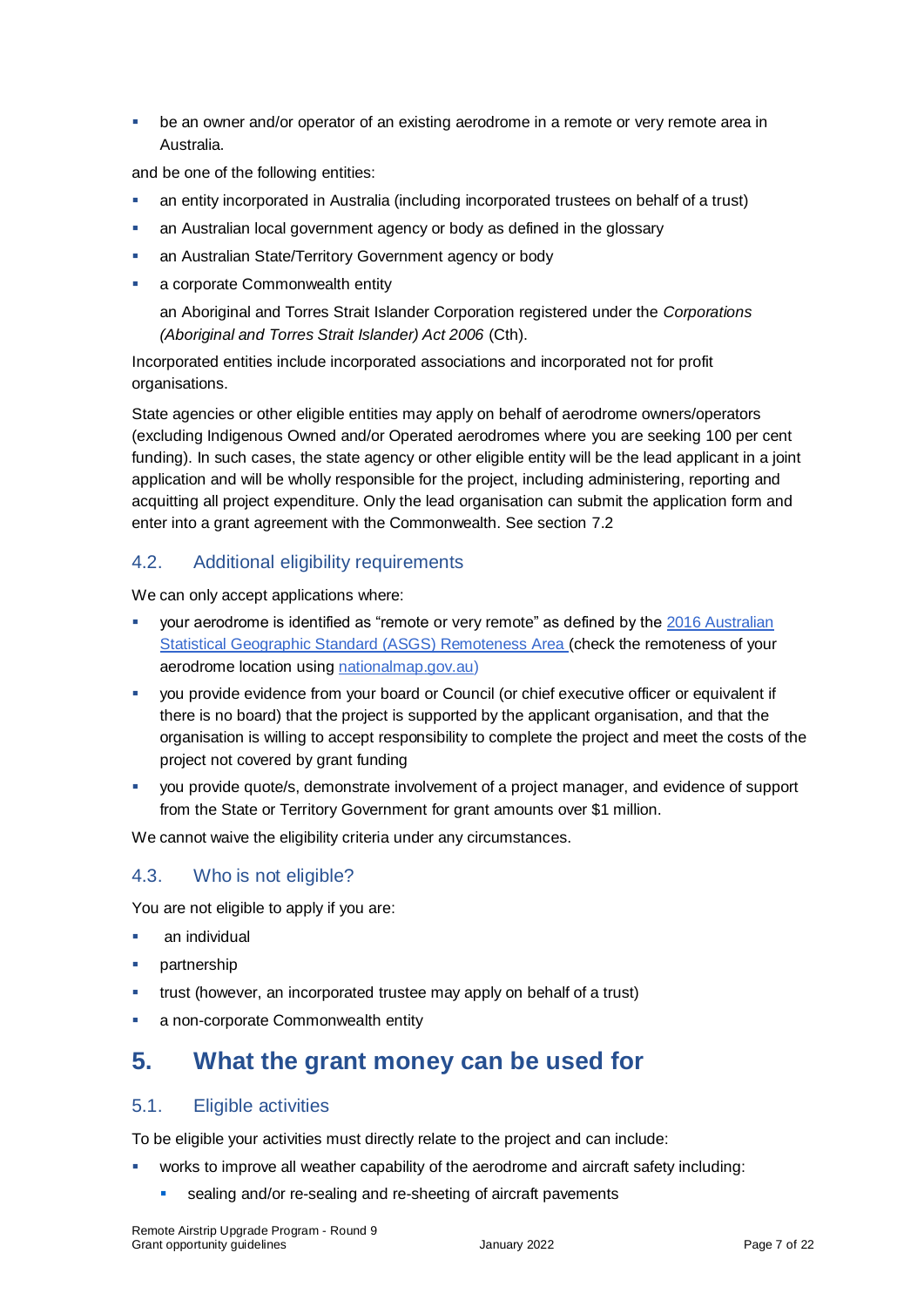- repair, restoration and/or reconstruction of the airstrip, taxiway and/or apron
- **airstrip drainage works**
- **a** airside ambulance and passenger shelters.
- works to enhance aerodrome safety for aircraft operations including:
	- **EXECUTE:** installation or restoration of animal fencing
	- **•** provision of markers and navigational aids
	- **vectable 2** works to reduce safety hazards at an aerodrome
	- **•** provision of safety related operational and/or training manuals and training for key operational personnel.
- works to better enable night time operations including:
	- **EXEC** installation of runway and taxiway lighting
	- **•** provision of power for aerodrome lighting
	- **EXECT** installation of Pilot Activated Lighting Control systems.

We may also approve other activities.

#### <span id="page-7-0"></span>5.2. Eligible expenditure

You can only spend grant funds on eligible expenditure you have incurred on an agreed project as defined in your grant agreement.

Eligible expenditure items are:

- Contractor costs
	- costs associated with contractors who undertake project activities (including capital items and materials purchased by contractor)
- **Employee costs** 
	- **the portion of employee costs directly related to undertaking core elements of the project**
- Aviation-safety related staff training
	- costs associated with the provision of aviation-safety related staff training
- Capital expenditure
	- for the purchase of assets, including:
		- **•** power provisions
		- **Ilighting and control systems**
		- **narkers and navigational aids**
		- **training materials**
- **Materials** 
	- costs associated with the purchase of materials for:
		- **a** airstrip sealing, re-sealing and sheeting
		- **•** repair, restoration and reconstruction or drainage works
		- **Figure 1** fencing materials
		- **airside ambulance and passenger shelters**
- **Independent Audit Report** 
	- the cost of an independent audit of project expenditure (where we request one) up to a maximum of 1 per cent of total eligible project expenditure
- **Tender design and process costs**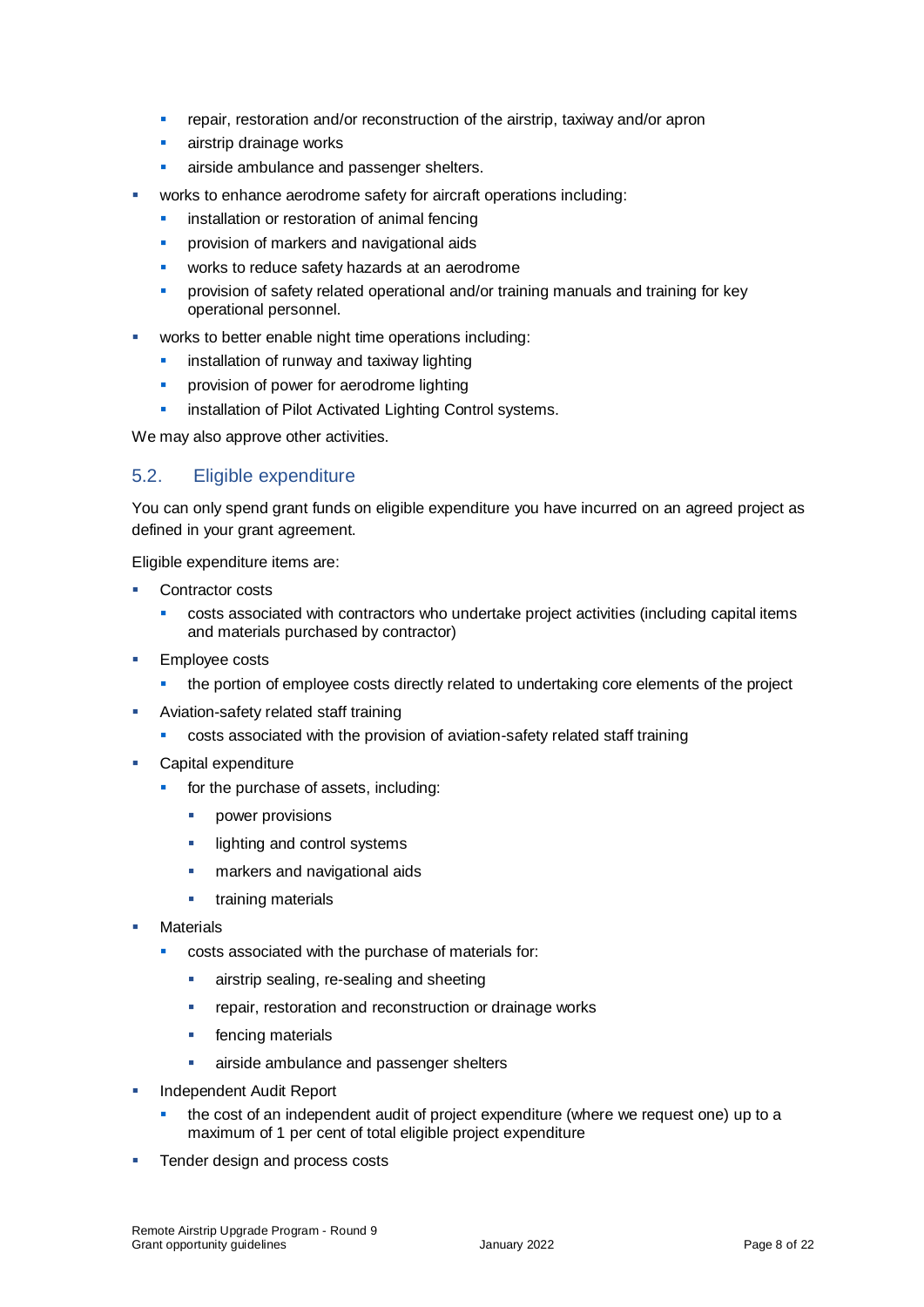- **EXECOSTS** costs associated with final engineering specifications and drawings required for tender design and construction process.
- Contingency costs up to a maximum of 10 per cent of the eligible project cost. Noting that we only make payments based on actual cost incurred.

We may update the guidance on eligible and ineligible expenditure from time to time. If your application is successful, the version in place when you submitted your application applies to your project.

If your application is successful, we may ask you to verify project costs that you provided in your application. You may need to provide evidence such as quotes for major costs.

Not all expenditure on your project may be eligible for grant funding. The Program Delegate (who is a manager within the department with responsibility for the program) makes the final decision on what is eligible expenditure and may give additional guidance on eligible expenditure if required.

To be eligible, expenditure must:

- be a direct cost of the project
- be incurred by you for required project audit activities.

You must incur the project expenditure between the project start and end date for it to be eligible unless stated otherwise.

You may start your project from the date we notify you that your application is successful. We are not responsible for any expenditure you incur until a grant agreement is executed. The Commonwealth will not be liable, and should not be held out as being liable, for any activities undertaken before the grant agreement is executed.

# 5.3. What you cannot use the grant for

Expenditure items that are not eligible are:

- costs that cannot be directly linked to improving the safety and accessibility of your aerodrome
- payment of salaries for existing staff or contractors not directly employed on core elements of the project
- aerodrome infrastructure costs such as works on terminals, hangars, commercial developments and aerodrome buildings (excluding airside ambulance and passenger shelters)
- purchase and maintenance of motor vehicles, heavy plant and equipment
- project planning and design, research or feasibility costs and all other costs associated with pre-development approval
- **EXECONSTRUCTED COSTS OF THE UP OF THE CONSTRUCTED EXECUTED** CONSTRUCTED **CONSTRUCTS**
- costs associated with the introduction, maintenance or expansion of commercial air services to the aerodrome, including fuel storage facilities
- safety related staff training costs not directly related to aviation safety
- routine operational expenses, including communications, accommodation, office computing facilities, printing and stationery, postage, legal and accounting fees and bank charges
- **ongoing routine maintenance activities such as slashing and mowing.**

# **6. The assessment criteria**

You must address all assessment criteria in your application. We will assess your application based on the weighting given to each criterion.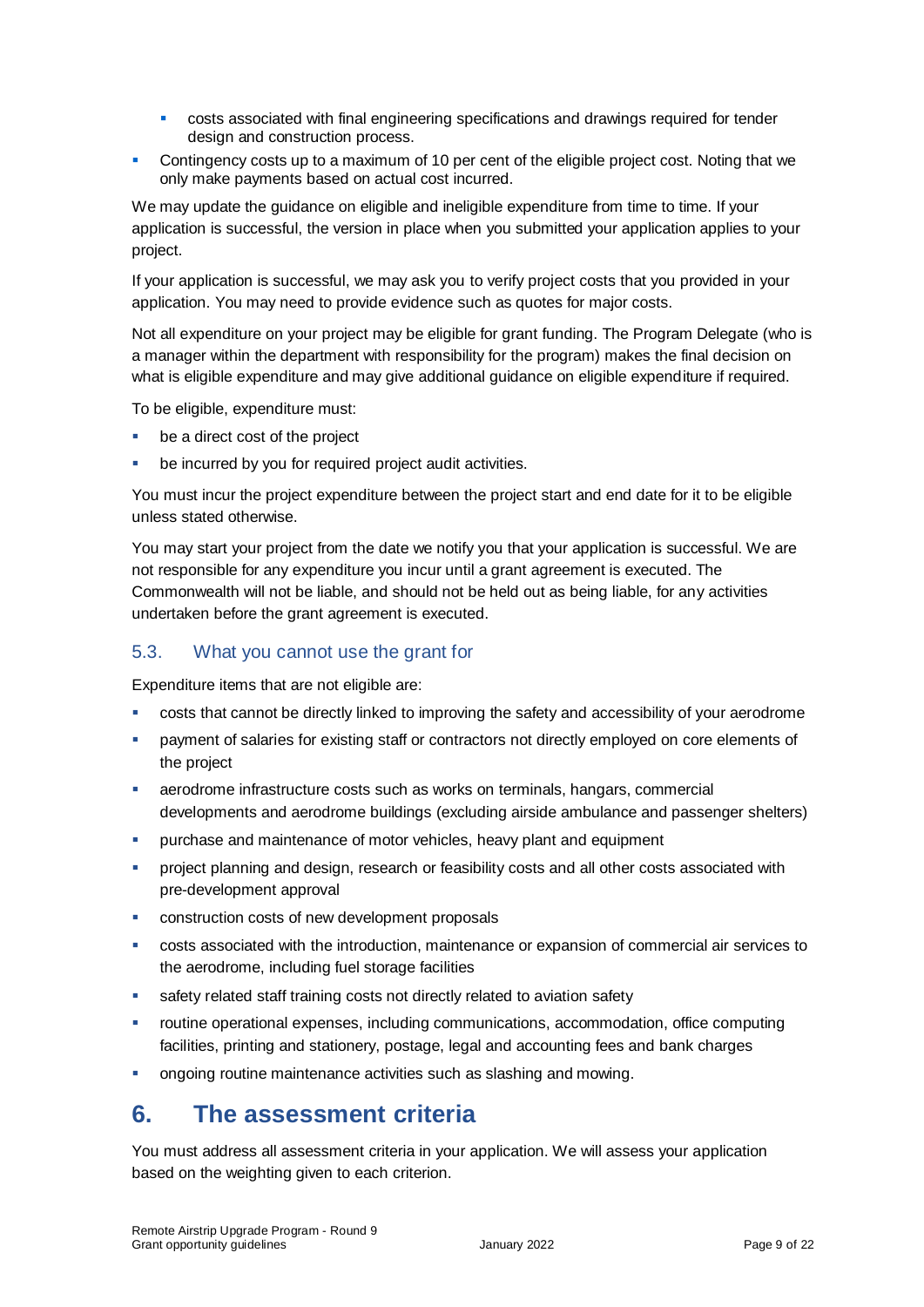The application form asks questions that relate to the assessment criteria below. The amount of detail and supporting evidence you provide in your application should be relative to the project size, complexity and grant amount requested. You should provide evidence to support your answers. The application form displays size limits for answers.

We will only consider funding applications that score at least 50 per cent against each assessment criterion, as these represent best value for money.

#### 6.1. Assessment criterion 1

#### **Demonstrated need for your project (45 points)**

You should demonstrate this by explaining the:

- a. extent of need to improve general access, all weather access and/or safety of the airstrip to facilitate delivery of essential services to the community (where applicable, attach evidence to support your application, including airstrip inspection or engineering reports and photos of the problem area or issue)
- b. extent to which upgrades are required to support the operation of the RFDS or operators providing similar aero-medical services to the community
- c. extent to which the project is time critical and the extent to which it cannot proceed without grant funding.

# 6.2. Assessment criterion 2

#### **Capacity, capability and resources to deliver the project (30 points)**

You should demonstrate this by explaining your:

- a. track record managing similar projects
- b. plan to manage the project including addressing scope, implementation plan, procurement and works, timeframes, budget and risk management (including workplace health and safety) (you will need to attach a project plan to your application)
- c. strategy to maintain the project outcomes beyond the term of the grant funding.

#### 6.3. Assessment criterion 3

#### **Impact/benefit of grant funding on your project (25 points)**

You should demonstrate this by explaining the:

- a. benefits to be provided to the communities serviced by the aerodrome and Australia more broadly (including what services the community relies upon the aerodrome for)
- b. total investment the grant will leverage (including the level of State/Territory Government cofunding and/or the contribution to other Commonwealth Government programs).

# **7. How to apply**

Before applying you should read and understand these guidelines, the sample [application form](https://business.gov.au/grants-and-programs/remote-airstrip-upgrade-program-round-9) and the sampl[e grant agreement](https://business.gov.au/grants-and-programs/remote-airstrip-upgrade-program-round-9) published on business.gov.au and GrantConnect.

You will need to set up an account to access our online [portal.](https://portal.business.gov.au/) The portal allows you to apply for and manage a grant or service in a secure online environment. You can only submit an application during a funding round.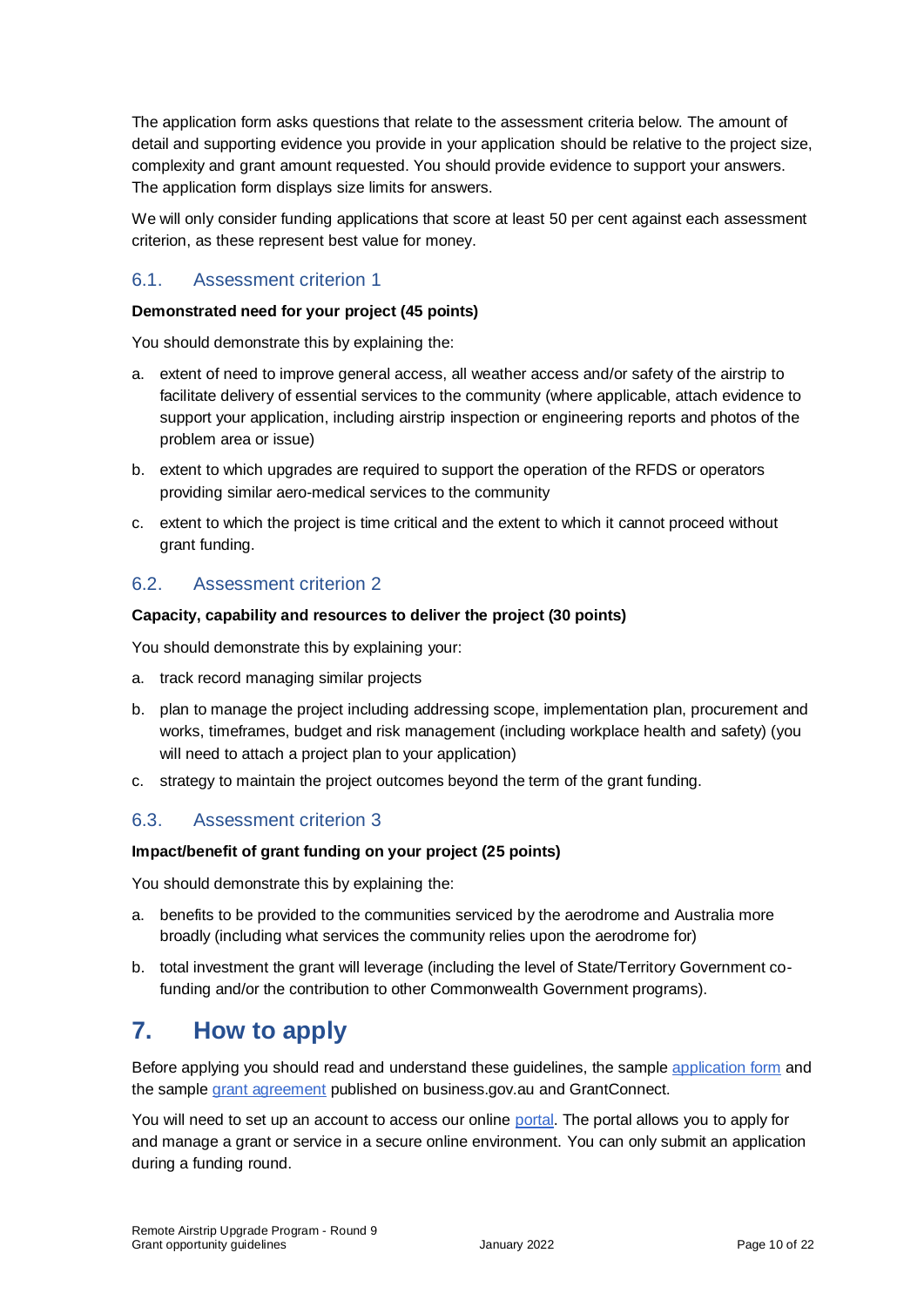To apply, you must:

- **EXECOMPLEE COMPLETE:** complete the online [application form](https://business.gov.au/grants-and-programs/remote-airstrip-upgrade-program-round-9) via business.gov.au
- provide all the information requested
- **address all eligibility and assessment criteria**
- include all necessary attachments

You can view and print a copy of your submitted application on the portal for your own records.

You are responsible for making sure your application is complete and accurate. Giving false or misleading information is a serious offence under the *Criminal Code Act 1995* (Cth). If we consider that you have provided false or misleading information we may not progress your application. If you find an error in your application after submitting it, you should call us immediately on 13 28 46.

If we find an error or information that is missing, we may ask for clarification or additional information from you that will not change the nature of your application. However, we can refuse to accept any additional information from you that would change your submission after the application closing time.

If you need further guidance around the application process, or if you have any issues with the portal, [contact us](https://www.business.gov.au/contact-us) at business.gov.au or by calling 13 28 46.

#### 7.1. Attachments to the application

You must provide the following documents with your application:

- **project plan**
- project budget
- evidence of support from the board, CEO or equivalent (template provided on [business.gov.au](https://business.gov.au/grants-and-programs/remote-airstrip-upgrade-program-round-9) and [GrantConnect\)](http://www.grants.gov.au/). Where the CEO or equivalent submits the application, we will accept this as evidence of support
- **trust deed (where applicable)**
- evidence to support your application, including airstrip inspection, engineering reports, photos of the problem areas/issues and quotes (where available).
- quote/s and evidence of support from the State or Territory Government for grant amounts over \$1 million.

You must attach supporting documentation in line with the instructions provided in the form. You should only attach requested documents. The total of all attachments cannot exceed 20MB.We will not consider information in attachments that we do not request.

# <span id="page-10-0"></span>7.2. Joint applications

We recognise that some organisations may want to join together as a group to deliver a project. In these circumstances, you must appoint a lead organisation. Only the lead organisation can submit the application form and enter into the grant agreement with the Commonwealth. The application should identify all other members of the proposed group and include a letter of support from each of the project partners. Each letter of support should include:

- **details of the project partner**
- an overview of how the project partner will work with the lead organisation and any other project partners in the group to successfully complete the project
- an outline of the relevant experience and/or expertise the project partner will bring to the group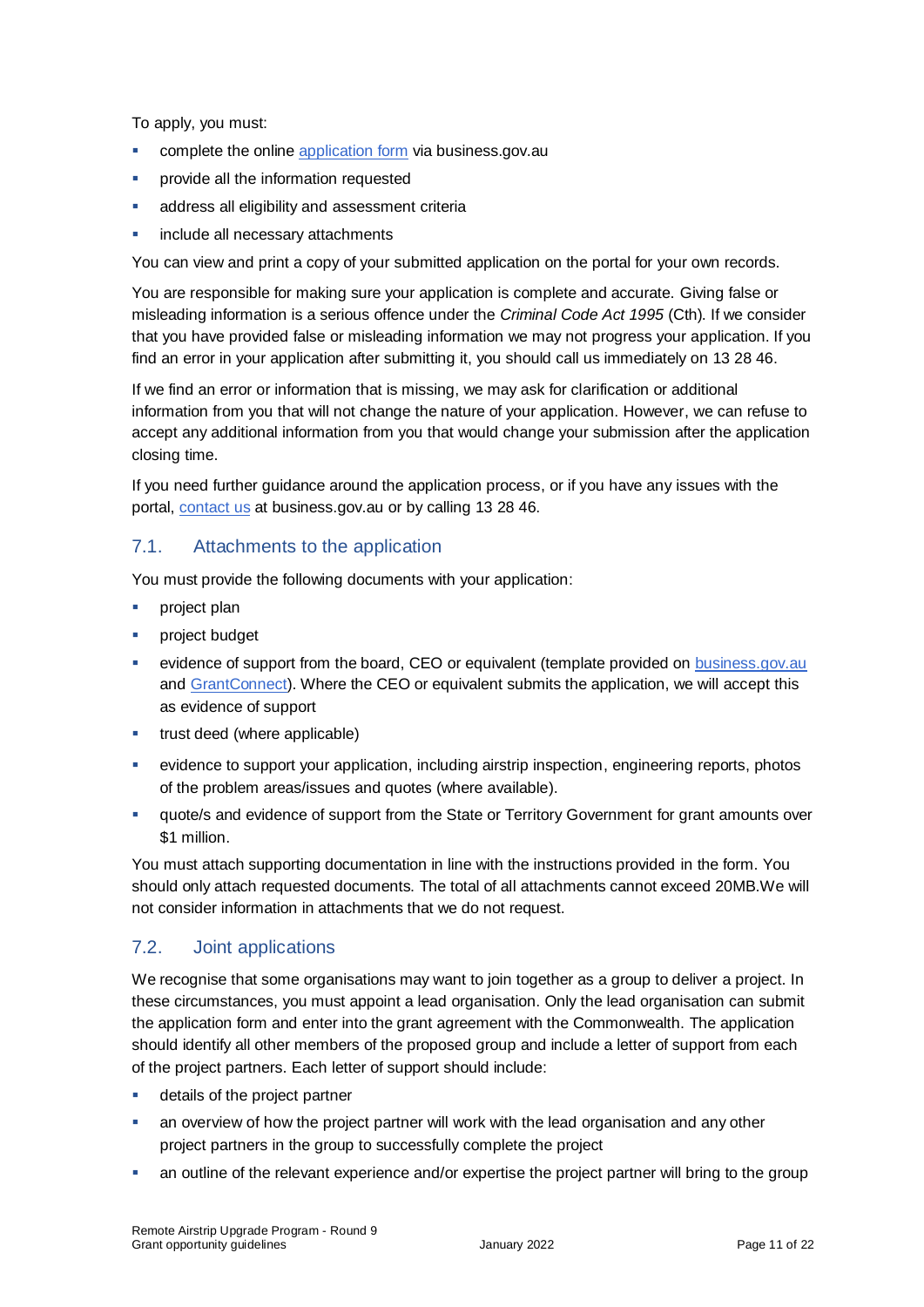- the roles/responsibilities the project partner will undertake, and the resources it will contribute (if any)
- details of a nominated management level contact officer.

You must have a formal arrangement in place with all parties prior to execution of the grant agreement.

# 7.3. Timing of grant opportunity

You can only submit an application between the published opening and closing dates. We cannot accept late applications, except where there is a system fault or where the project is urgent due to emergency circumstances. To apply under these circumstances contact us at 13 28 46 or at business.gov.au. Consideration of out of round applications is at the Assessment Panel's discretion, taking into account your justification for the urgency of the project.

If you are successful we expect you will be able to commence your project around June 2022.

| Activity                                   | <b>Timeframe</b>                                                            |  |
|--------------------------------------------|-----------------------------------------------------------------------------|--|
| Assessment of applications                 | 8 weeks                                                                     |  |
| Approval of outcomes of selection process  | 4 weeks                                                                     |  |
| Negotiations and award of grant agreements | 1-4 weeks                                                                   |  |
| Notification to unsuccessful applicants    | 2 weeks                                                                     |  |
| Earliest start date grant activity         | The date that we notify you that your<br>application has been successful.   |  |
| End date of grant commitment               | Up to 24 months from project start date,<br>and no later than 30 April 2024 |  |

#### Table 1: Expected timing for this grant opportunity

# **8. The grant selection process**

We first review your application against the eligibility criteria. If eligible, we will then assess it against the assessment criteria. Only eligible applications will proceed to the assessment stage.

We consider your application on its merits, based on:

- how well it meets the criteria
- how it compares to other applications
- whether it provides value with relevant money.

When assessing whether the application represents value with relevant money, we will have regard to:

- the overall objectives of the grant opportunity
- the evidence provided to demonstrate how your project contributes to meeting those objectives
- the relative value of the grant sought

We will establish a committee comprised of representatives from the Department of Infrastructure, Transport, Regional Development and Communications. The committee may also seek additional advice on your application from state/territory government, stakeholder group representatives and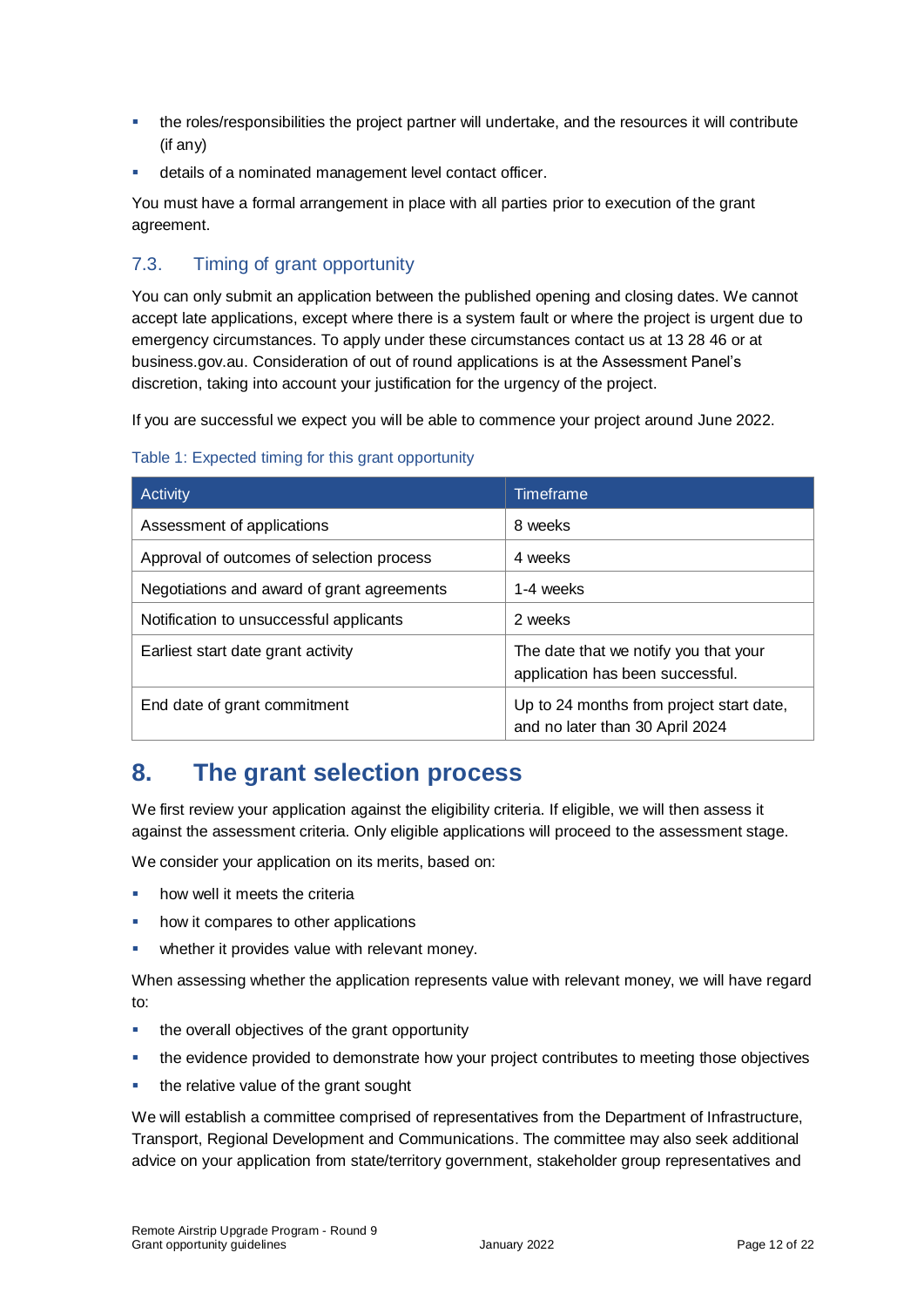independent technical experts. We may also use the committee for out of round applications where the project is urgent due to emergency circumstances.

The committee will assess your application against the assessment criteria and compare it to other eligible applications before recommending which projects to fund. The committee will be required to perform their duties in accordance with the CGRGs.

# 8.1. Who will approve grants?

The Minister decides which grants to approve taking into account the recommendations of the committee and the availability of grant funds.

The Minister's decision is final in all matters, including:

- $\blacksquare$  the grant approval
- the grant funding to be awarded
- any conditions attached to the offer of grant funding

We cannot review decisions about the merits of your application.

The Minister will not approve funding if there is insufficient program funds available across relevant financial years for the program.

# **9. Notification of application outcomes**

We will advise you of the outcome of your application in writing. If you are successful, we advise you of any specific conditions attached to the grant.

If you are unsuccessful, we will give you an opportunity to discuss the outcome with us. You can submit a new application for the same (or similar) project in any future funding rounds. You should include new or more information to address the weaknesses that prevented your previous application from being successful

# **10. Successful grant applications**

#### 10.1. Grant agreement

You must enter into a legally binding grant agreement with the Commonwealth. The grant agreement has general terms and conditions that cannot be changed. A sample [grant agreement](https://business.gov.au/grants-and-programs/remote-airstrip-upgrade-program-round-9) is available on business.gov.au and GrantConnect.

We must execute a grant agreement with you before we can make any payments. Execute means both you and the Commonwealth have signed the agreement. We are not responsible for any expenditure you incur until a grant agreement is executed.

The approval of your grant may have specific conditions determined by the assessment process or other considerations made by the Minister. We will identify these in the offer of grant funding.

If you enter an agreement under the Remote Airstrip Upgrade Program, you cannot receive other grants for this project for the same activities from other Commonwealth granting programs.

The Commonwealth may recover grant funds if there is a breach of the grant agreement.

We will use a simple grant agreement.

You will have 30 days from the date of a written offer to execute this grant agreement with the Commonwealth During this time, we will work with you to finalise details.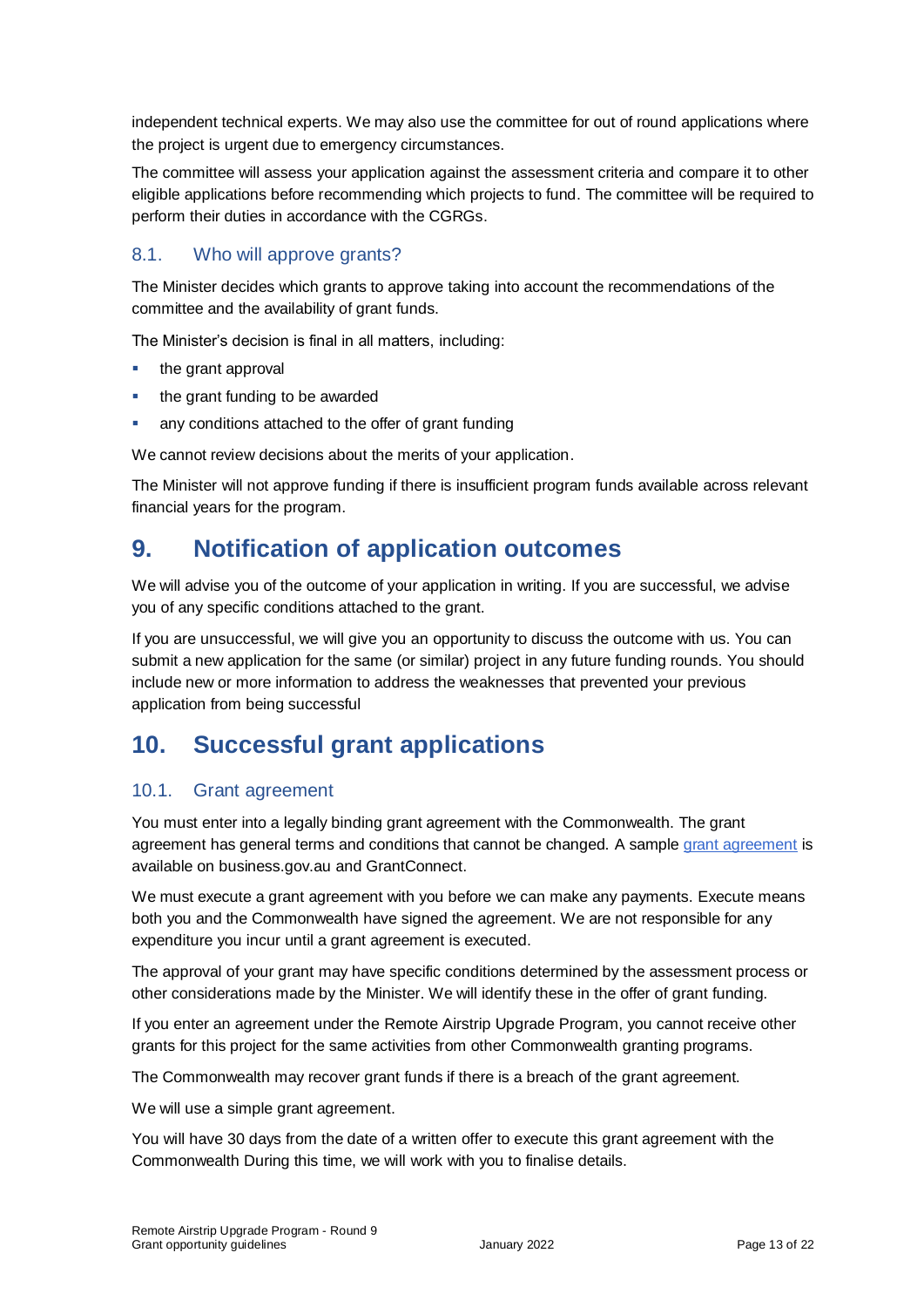The offer may lapse if both parties do not sign the grant agreement within this time. Under certain circumstances, we may extend this period. We base the approval of your grant on the information you provide in your application. We will review any required changes to these details to ensure they do not impact the project as approved by the Minister.

# 10.2. Project/Activity specific legislation, policies and industry standards

You must comply with all relevant laws and regulations in undertaking your project. You must also comply with the specific legislation/policies/industry standards that follow. It is a condition of the grant funding that you meet these requirements. We will include these requirements in your grant agreement.

In particular, you will be required to comply with:

State/Territory legislation in relation to working with children.

### 10.2.1. Building and construction requirements

Wherever the government funds building and construction activities, the following special regulatory requirements apply.

- Code for the Tendering and Performance of Building Work 2016 [\(Building Code 2016\)](https://www.abcc.gov.au/building-code/building-code-2016)<sup>2</sup>
- Australian Government Building and Construction WHS Accreditation Scheme [\(WHS](http://www.fsc.gov.au/sites/fsc/needaccredited/accreditationscheme/pages/theaccreditationscheme)  [Scheme\)](http://www.fsc.gov.au/sites/fsc/needaccredited/accreditationscheme/pages/theaccreditationscheme)<sup>3</sup>

These regulations are subject to the level of funding you receive as outlined below.

#### **10.2.1.1.Building Code**

The Building Code is administered by relevant State and Territory administrations under relevant State or Territory legislation on behalf of the **Australian Building and Construction Commission**.<sup>4</sup>

The Building Code applies to all construction projects funded by the Australian government through grants and other programs where:

- the value of Australian Government contribution to a project is at least \$5 million and represents at least 50 per cent of the total construction project value or
- regardless of the proportion of Australian Government funding, where the Australian Government contribution to a project is \$10 million or more.

#### **10.2.1.2.WHS Scheme**

The WHS Scheme is administered by the **Office of the Federal Safety Commissioner**<sup>5</sup>.

The Scheme applies to projects that are directly or indirectly funded by the Australian Government where

 the value of the Australian Government contribution to the project is at least \$6 million and represents at least 50 per cent of the total construction project value; or

<sup>2</sup> <https://www.abcc.gov.au/building-code/building-code-2016>

<sup>3</sup> <http://www.fsc.gov.au/sites/fsc/needaccredited/accreditationscheme/pages/theaccreditationscheme>

<sup>4</sup> <https://www.abcc.gov.au/>

<sup>5</sup> http://www.fsc.gov.au/sites/FSC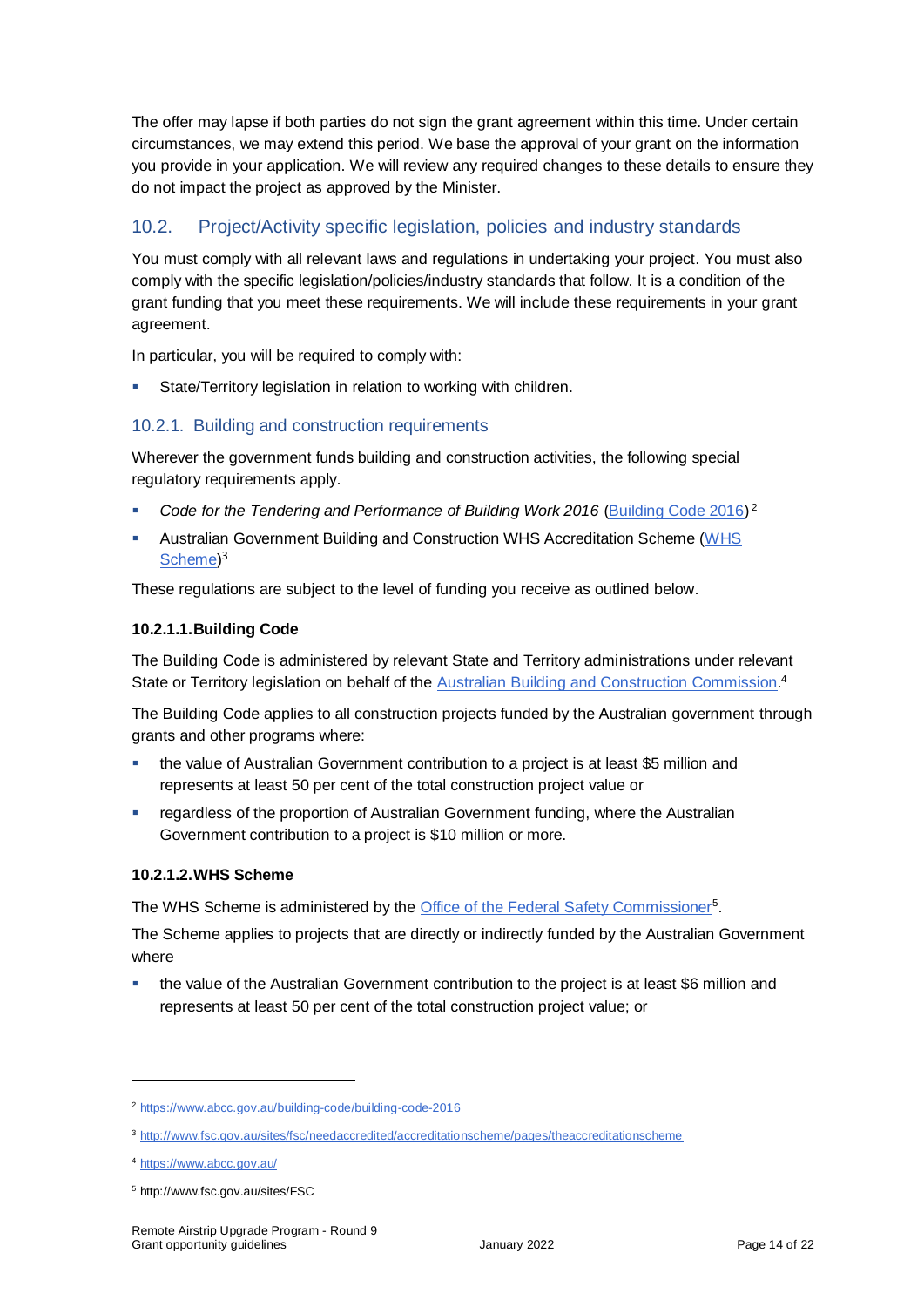- the Australian Government contribution to a project is \$10 million (GST inclusive) or more, irrespective of the proportion of Australian Government funding; and
- a head contract under the project includes building work of \$4 million or more (GST Inclusive).

#### 10.3. How we pay the grant

The grant agreement will state the:

- maximum grant amount we will pay
- proportion of eligible expenditure covered by the grant (grant percentage)
- any financial contribution provided by you or a third party.

We will make payments according to an agreed schedule set out in the grant agreement. Payments are subject to satisfactory progress on the project.

# 10.4. Tax obligations

If you are registered for the Goods and Services Tax (GST), where applicable we will add GST to your grant payment and provide you with a recipient created tax invoice. You are required to notify us if your GST registration status changes during the project period. GST does not apply to grant payments to government related entities<sup>6</sup>.

Grants are assessable income for taxation purposes, unless exempted by a taxation law. We recommend you seek independent professional advice on your taxation obligations or seek assistance from the [Australian Taxation Office.](https://www.ato.gov.au/) We do not provide advice on tax.

# **11. Announcement of grants**

We will publish non-sensitive details of successful projects on GrantConnect. We are required to do this by the *[Commonwealth Grants Rules and Guidelines](https://www.finance.gov.au/government/commonwealth-grants/commonwealth-grants-rules-guidelines)* unless otherwise prohibited by law. We may also publish this information on the DITRDC website and business.gov.au. This information may include:

- **name of your organisation**
- title of the project
- **description of the project and its aims**
- amount of grant funding awarded
- **Australian Business Number**
- business location

 $\overline{a}$ 

your organisation's industry sector.

# **12. How we monitor your grant activity**

#### 12.1. Keeping us informed

You should let us know if anything is likely to affect your project or organisation.

We need to know of any key changes to your organisation or its business activities, particularly if they affect your ability to complete your project, carry on business and pay debts due.

<sup>6</sup> See Australian Taxation Office ruling GSTR 2012/2 available at ato.gov.au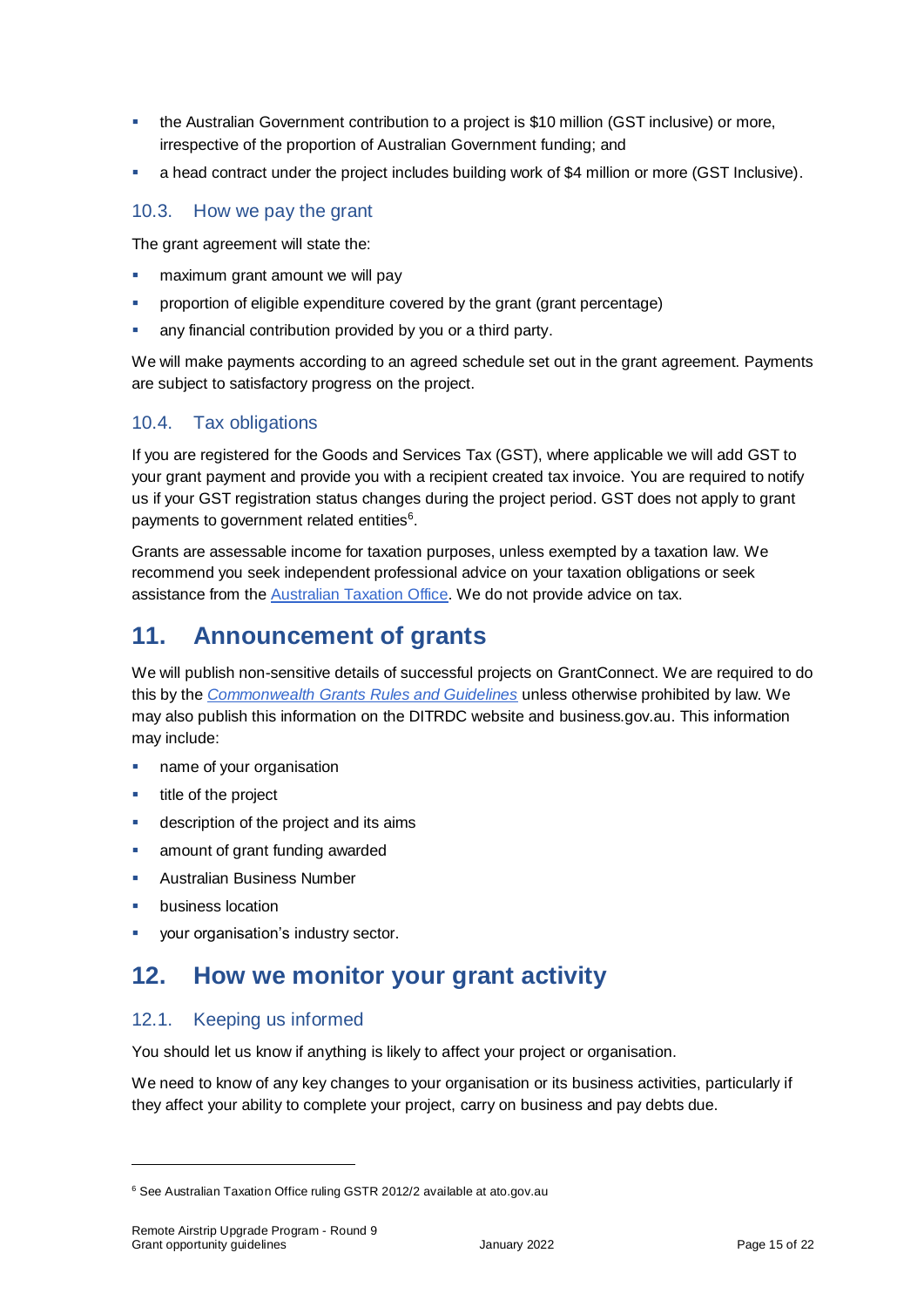You must also inform us of any changes to your:

- name
- addresses
- nominated contact details
- bank account details.

If you become aware of a breach of terms and conditions under the grant agreement you must contact us immediately.

You must notify us of events relating to your project and provide an opportunity for the Minister or their representative to attend.

# 12.2. Reporting

You must submit reports in line with the [grant agreement.](file://///prod.protected.ind/User/user03/LLau2/insert%20link%20here) We will provide the requirements for these reports as appendices in the grant agreement. We will remind you of your reporting obligations before a report is due. We will expect you to report on:

- **•** progress against agreed project milestones
- project expenditure, including expenditure of grant funds
- contributions of participants directly related to the project.

The amount of detail you provide in your reports should be relative to the project size, complexity and grant amount.

We will monitor the progress of your project by assessing reports you submit and may conduct site visits to confirm details of your reports if necessary. Occasionally we may need to re-examine claims, seek further information or request an independent audit of claims and payments.

#### 12.2.1. Progress reports

Progress reports must:

- include details of your progress towards completion of agreed project activities
- show the total eligible expenditure incurred to date
- include evidence of expenditure
- be submitted by the report due date (you can submit reports ahead of time if you have completed relevant project activities).

We will only make grant payments when we receive satisfactory progress reports.

You must discuss any project or milestone reporting delays with us as soon as you become aware of them.

#### 12.2.2. End of project report

When you complete the project, you must submit an end of project report.

End of project reports must:

- include the agreed evidence as specified in the grant agreement
- identify the total eligible expenditure incurred for the project
- include a declaration that the grant money was spent in accordance with the grant agreement and to report on any underspends of the grant money
- be submitted by the report due date.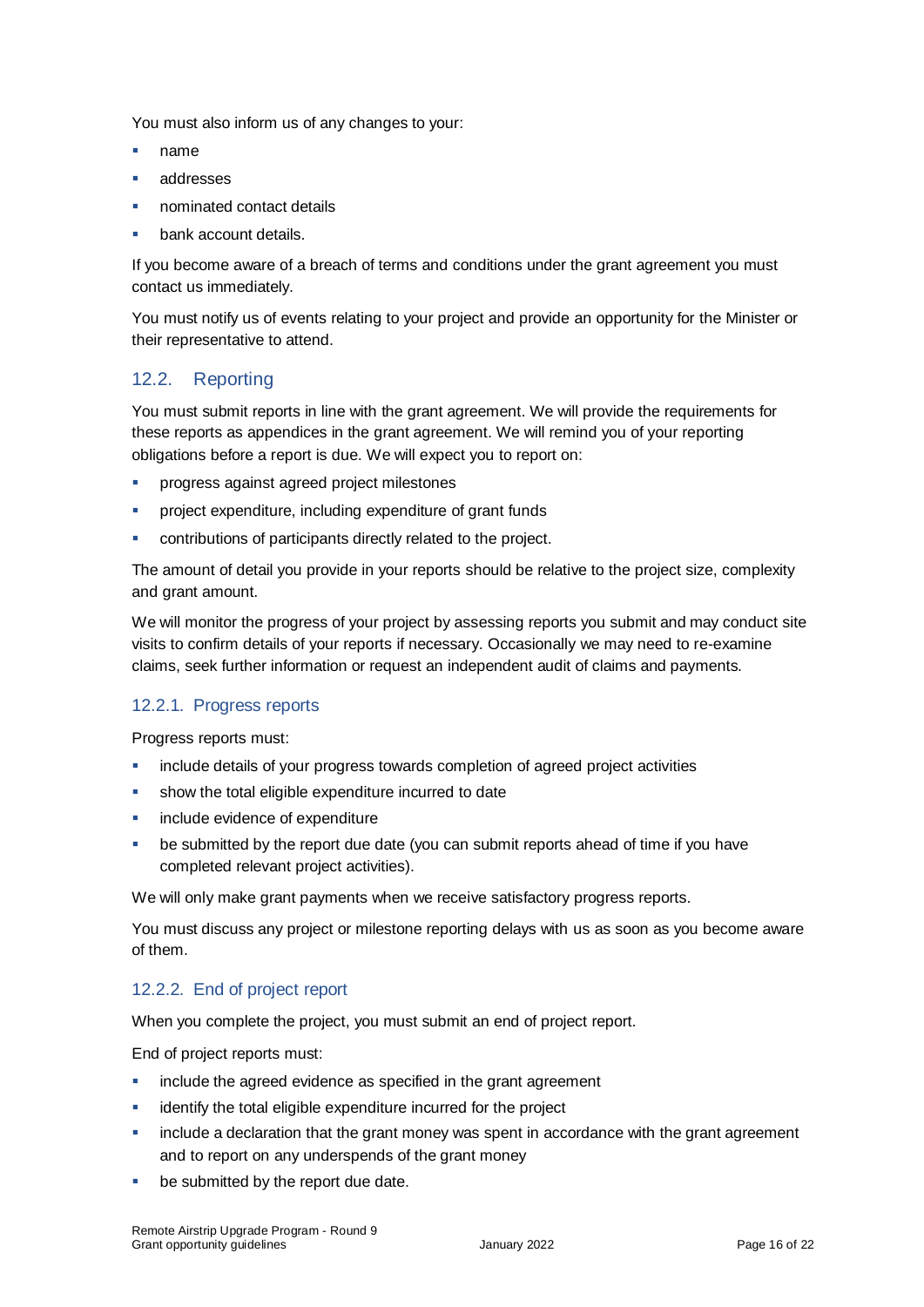### 12.2.3. Ad-hoc reports

We may ask you for ad-hoc reports on your project. This may be to provide an update on progress, or any significant delays or difficulties in completing the project.

### 12.3. Independent audits

We may ask you to provide an independent audit report. An audit report will verify that you spent the grant in accordance with the grant agreement. The audit report requires you to prepare a statement of grant income and expenditure. The report template is available on business.gov.au and GrantConnect.

### 12.4. Compliance visits

We may visit you during the project period, or at the completion of your project to review your compliance with the grant agreement. We may also inspect the records you are required to keep under the grant agreement. For large or complex projects, we may visit you after you finish your project. We will provide you with reasonable notice of any compliance visit.

# 12.5. Grant agreement variations

We recognise that unexpected events may affect project progress. In these circumstances, you can request a variation to your grant agreement, including:

- **•** changing project milestones
- extending the timeframe for completing the project but within the maximum time period allowed in program guidelines year period
- changing project activities
- increasing grant funds.

If you want to propose changes to the grant agreement, you must put them in writing before the grant agreement end date. We can provide you with a variation request template.

If a delay in the project causes milestone achievement and payment dates to move to a different financial year, you will need a variation to the grant agreement. We can only move funds between financial years if there is enough program funding in the relevant year to allow for the revised payment schedule. If we cannot move the funds, you may lose some grant funding.

You should not assume that a variation request will be successful. We will consider your request based on factors such as:

- how it affects the project outcome
- consistency with the program policy objective, grant opportunity guidelines and any relevant policies of the DITRDC changes to the timing of grant payments
- **availability of program funds.**

# 12.6. Evaluation

The DITRDC will evaluate the grant program to measure how well the outcomes and objectives have been achieved. We may use information from your application and project reports for this purpose. We may also interview you, or ask you for more information to help us understand how the grant impacted you and to evaluate how effective the program was in achieving its outcomes.

We may contact you up to two years after you finish your project for more information to assist with this evaluation.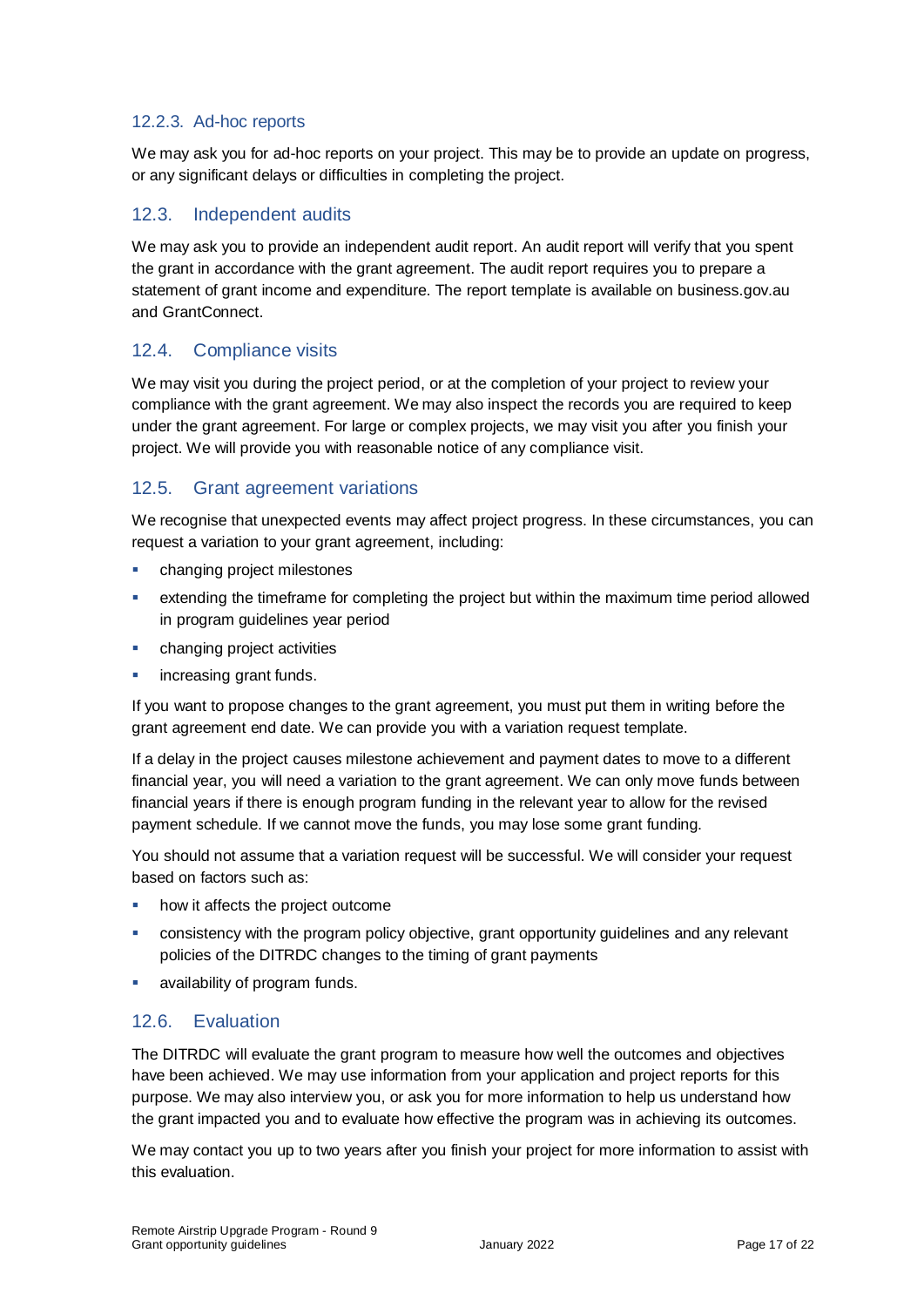# 12.7. Grant acknowledgement

If you make a public statement about a project funded under the program, including in a brochure or publication, you must acknowledge the grant by using the following:

'This project received grant funding from the Australian Government.'

If you erect signage in relation to the project, the signage must contain an acknowledgement of the grant.

# **13. Probity**

We will make sure that the grant opportunity process is fair, according to the published guidelines, incorporates appropriate safeguards against fraud, unlawful activities and other inappropriate conduct and is consistent with the CGRGs.

# 13.1. Conflicts of interest

Any conflicts of interest could affect the performance of the grant opportunity or program. There may be a [conflict of interest,](http://www.apsc.gov.au/publications-and-media/current-publications/aps-values-and-code-of-conduct-in-practice/conflict-of-interest) or perceived conflict of interest, if our staff, any member of a committee or advisor and/or you or any of your personnel:

- has a professional, commercial or personal relationship with a party who is able to influence the application selection process, such as an Australian Government officer or member of an external panel
- **•** has a relationship with or interest in, an organisation, which is likely to interfere with or restrict the applicants from carrying out the proposed activities fairly and independently or
- **•** has a relationship with, or interest in, an organisation from which they will receive personal gain because the organisation receives a grant under the grant program/ grant opportunity.

As part of your application, we will ask you to declare any perceived or existing conflicts of interests or confirm that, to the best of your knowledge, there is no conflict of interest.

If you later identify an actual, apparent, or perceived conflict of interest, you must inform us in writing immediately.

Conflicts of interest for Australian Government staff are handled as set out in the Australian [Public](https://www.legislation.gov.au/Details/C2019C00057)  [Service Code of Conduct \(Section 13\(7\)\)](https://www.legislation.gov.au/Details/C2019C00057)<sup>7</sup> of the *Public Service Act 1999* (Cth). Committee members and other officials including the decision maker must also declare any conflicts of interest.

We publish our [conflict of interest policy](https://www.industry.gov.au/sites/g/files/net3906/f/July%202018/document/pdf/conflict-of-interest-and-insider-trading-policy.pdf)<sup>8</sup> on the department's website. The Commonwealth policy entity also publishes a conflict of interest policy on its website.

# 13.2. How we use your information

Unless the information you provide to us is:

- confidential information as per [13.2.1,](#page-18-0) or
- **personal information as per [13.2.3,](#page-18-1)**

<sup>7</sup> https://www.legislation.gov.au/Details/C2019C00057

<sup>8</sup> [https://www.industry.gov.au/sites/default/files/July%202018/document/pdf/conflict-of-interest-and-insider-trading](https://www.industry.gov.au/sites/default/files/July%202018/document/pdf/conflict-of-interest-and-insider-trading-policy.pdf?acsf_files_redirect)[policy.pdf?acsf\\_files\\_redirect](https://www.industry.gov.au/sites/default/files/July%202018/document/pdf/conflict-of-interest-and-insider-trading-policy.pdf?acsf_files_redirect)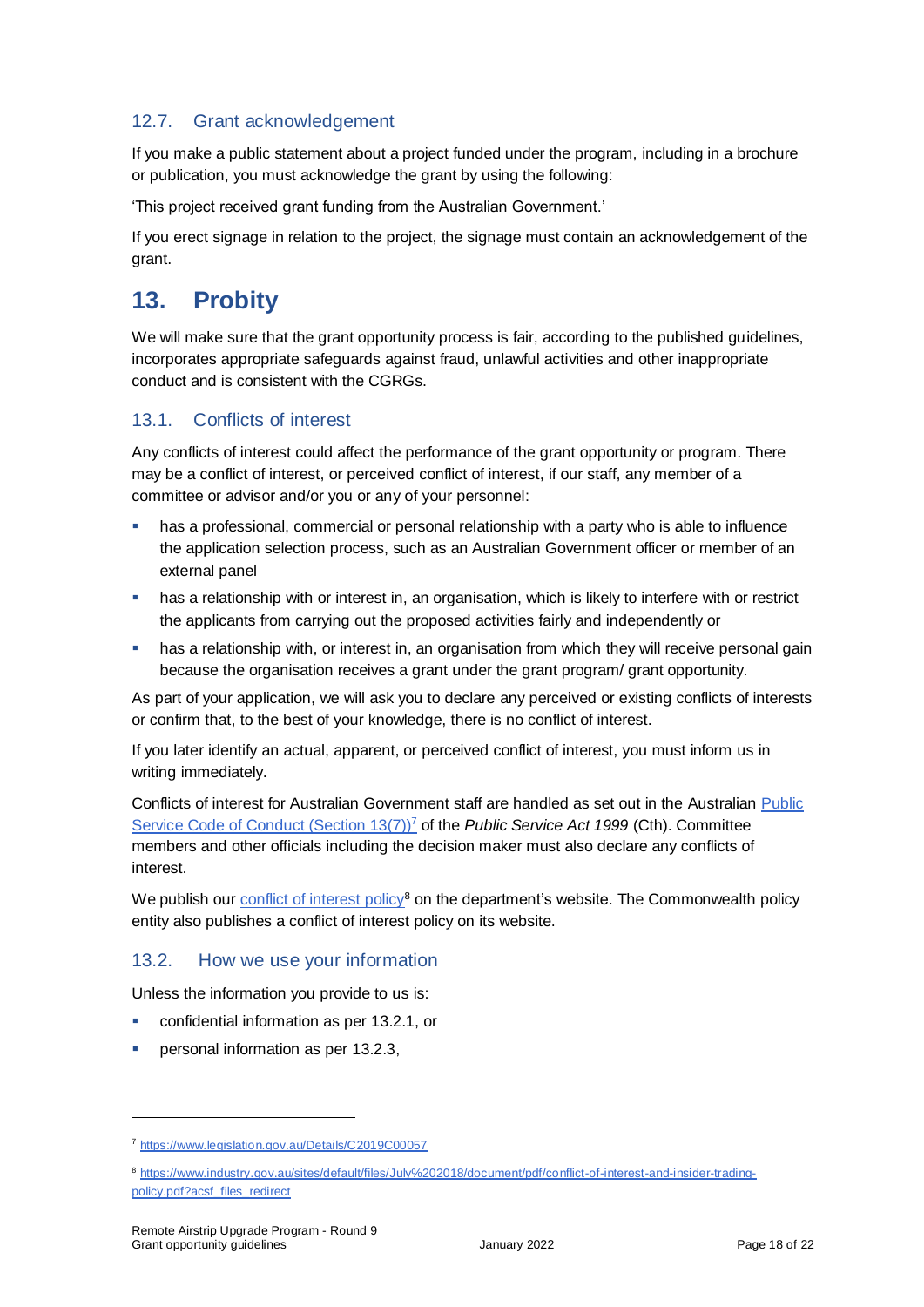we may share the information with other government agencies for a relevant Commonwealth purpose such as:

- to improve the effective administration, monitoring and evaluation of Australian Government programs
- for research
- to announce the awarding of grants.

#### <span id="page-18-0"></span>13.2.1. How we handle your confidential information

We will treat the information you give us as sensitive and therefore confidential if it meets all of the following conditions:

- you clearly identify the information as confidential and explain why we should treat it as confidential
- **the information is commercially sensitive**
- disclosing the information would cause unreasonable harm to you or someone else
- you provide the information with an understanding that it will stay confidential.

#### 13.2.2. When we may disclose confidential information

We may disclose confidential information:

- **to the committee and our Commonwealth employees and contractors, to help us manage the** program effectively
- to the Auditor-General, Ombudsman or Privacy Commissioner
- to the responsible Minister or Assistant Minister
- to a House or a Committee of the Australian Parliament.

We may also disclose confidential information if

- we are required or authorised by law to disclose it
- you agree to the information being disclosed, or
- someone other than us has made the confidential information public.

#### <span id="page-18-1"></span>13.2.3. How we use your personal information

We must treat your personal information according to the Australian Privacy Principles (APPs) and the *Privacy Act 1988* (Cth). This includes letting you know:

- what personal information we collect
- why we collect your personal information
- **to whom we give your personal information.**

We may give the personal information we collect from you to our employees and contractors, the committee, and other Commonwealth employees and contractors, so we can:

- manage the program
- research, assess, monitor and analyse our programs and activities.

We, or the Minister, may:

- announce the names of successful applicants to the public
- publish personal information on the department's websites.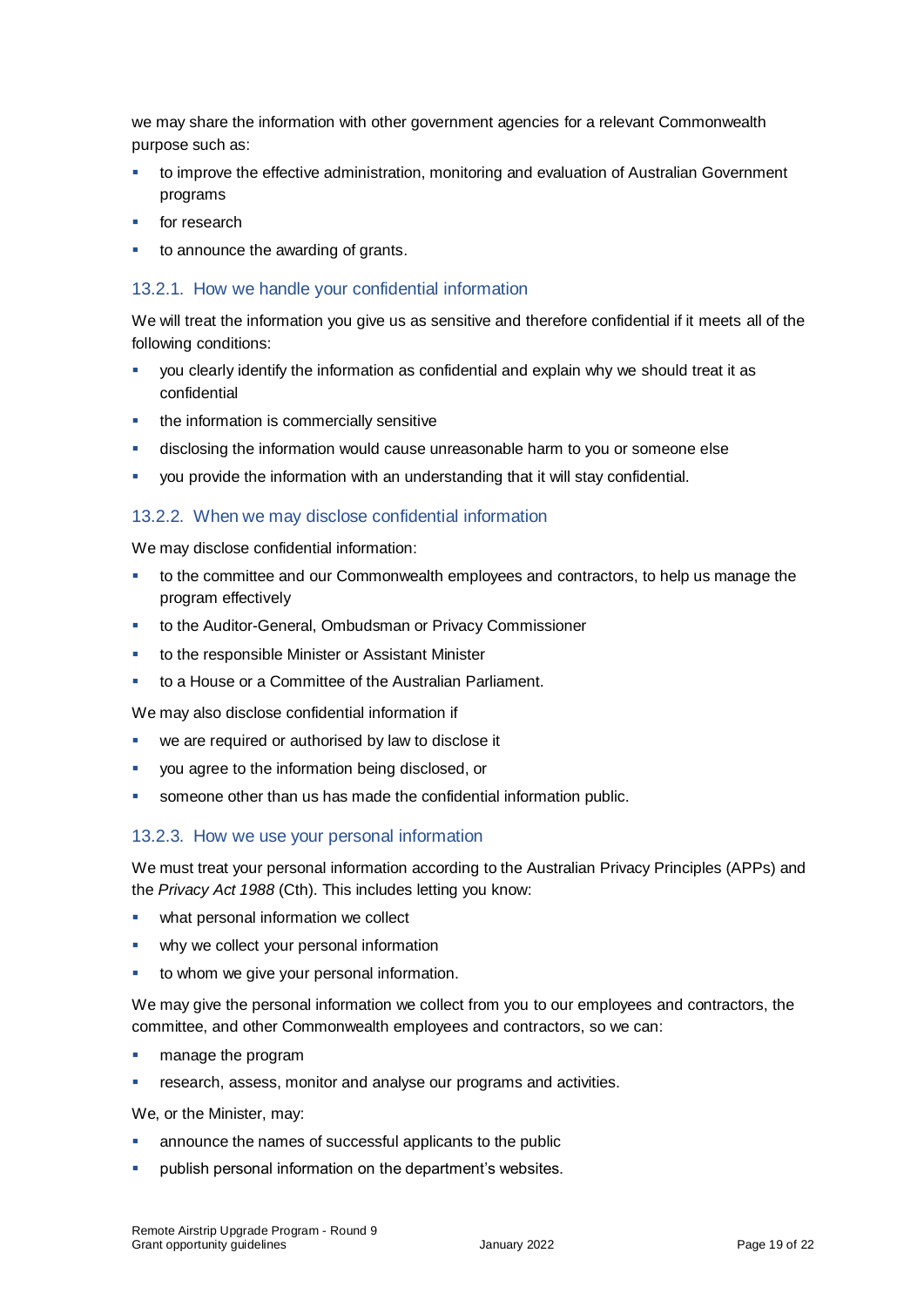You may read our [Privacy Policy](https://www.industry.gov.au/data-and-publications/privacy-policy)<sup>9</sup> on the department's website for more information on:

- what is personal information
- how we collect, use, disclose and store your personal information
- how you can access and correct your personal information.

#### 13.2.4. Freedom of information

All documents in the possession of the Australian Government, including those about the program, are subject to the *Freedom of Information Act 1982* (Cth) (FOI Act)*.*

The purpose of the FOI Act is to give members of the public rights of access to information held by the Australian Government and its entities. Under the FOI Act, members of the public can seek access to documents held by the Australian Government. This right of access is limited only by the exceptions and exemptions necessary to protect essential public interests and private and business affairs of persons in respect of whom the information relates.

If someone requests a document under the FOI Act, we will release it (though we may need to consult with you and/or other parties first) unless it meets one of the exemptions set out in the FOI Act.

# 13.3. Enquiries and feedback

For further information or clarification, you can contact us on 13 28 46 or by [web chat](https://www.business.gov.au/contact-us) or through our [online enquiry form](http://www.business.gov.au/contact-us/Pages/default.aspx) on business.gov.au.

We may publish answers to your questions on our website as Frequently Asked Questions.

Our [Customer Service Charter](https://www.business.gov.au/about/customer-service-charter) is available at [business.gov.au.](http://www.business.gov.au/) We use customer satisfaction surveys to improve our business operations and service.

If you have a complaint, call us on 13 28 46. We will refer your complaint to the appropriate manager.

If you are not satisfied with the way we handle your complaint, you can contact:

Chief Finance Officer Department of Industry, Science, Energy and Resources GPO Box 2013 CANBERRA ACT 2601

You can also contact th[e Commonwealth Ombudsman](http://www.ombudsman.gov.au/)<sup>10</sup> with your complaint (call 1300 362 072). There is no fee for making a complaint, and the Ombudsman may conduct an independent investigation.

<sup>&</sup>lt;sup>9</sup> <https://www.industry.gov.au/data-and-publications/privacy-policy>

<sup>10</sup> <http://www.ombudsman.gov.au/>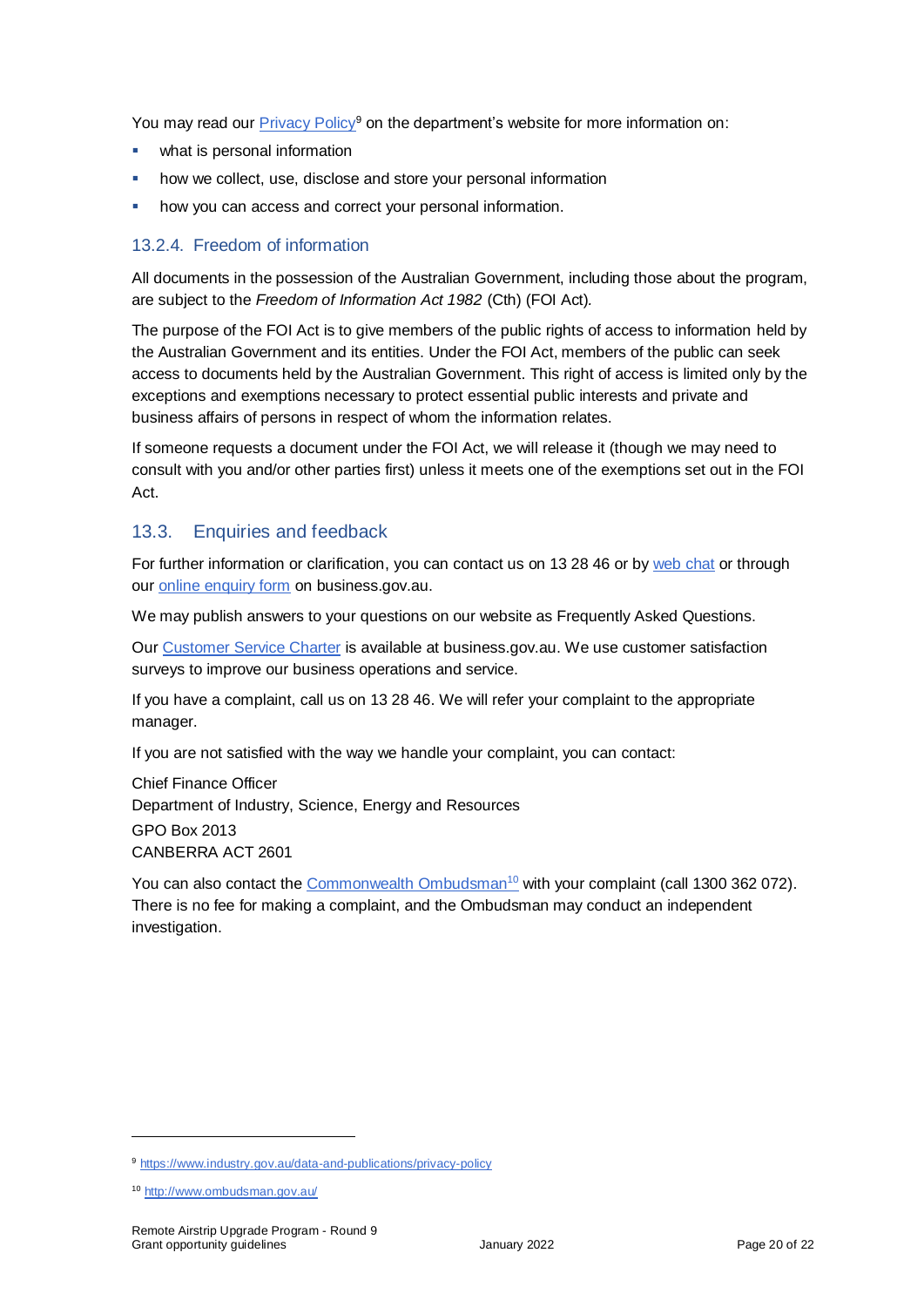# <span id="page-20-0"></span>**14. Glossary**

| <b>Term</b>                                                                | <b>Definition</b>                                                                                                                                                                                                                                                               |
|----------------------------------------------------------------------------|---------------------------------------------------------------------------------------------------------------------------------------------------------------------------------------------------------------------------------------------------------------------------------|
| Aerodrome                                                                  | A defined area of land used for the arrival, departure and surface movement of<br>aircraft, including taxi ways, aprons and parking positions.                                                                                                                                  |
| Application<br>form                                                        | The document issued by the Program Delegate that applicants use to apply for<br>funding under the program.                                                                                                                                                                      |
| Department                                                                 | The Department of Industry, Science, Energy and Resources.                                                                                                                                                                                                                      |
| Committee                                                                  | The body established by the Department of Infrastructure, Transport, Regional<br>Development and Communications (DITRDC) to consider and assess eligible<br>applications and make recommendations to the Minister for funding under the<br>program.                             |
| Designated<br>Aboriginal or<br><b>Torres Strait</b><br>Islander<br>Council | Indigenous local governing bodies as identified by the state or territory local<br>government grants commission.                                                                                                                                                                |
| Eligible<br>activities                                                     | The activities undertaken by a grantee in relation to a project that are eligible<br>for funding support as set out in 5.1.                                                                                                                                                     |
| Eligible<br>application                                                    | An application or proposal for services or grant funding under the program that<br>the Program Delegate has determined is eligible for assessment in<br>accordance with these guidelines.                                                                                       |
| Eligible<br>expenditure                                                    | The expenditure incurred by a grantee on a project and which is eligible for<br>funding support as set out in 5.2.                                                                                                                                                              |
| Grant<br>agreement                                                         | A legally binding contract between the Commonwealth and a grantee for the<br>grant funding.                                                                                                                                                                                     |
| Grant<br>agreement end<br>Date                                             | The date or event specified in the grant details section of the grant agreement.<br>This date is after the activity completion date providing sufficient time for all<br>outstanding activities under the agreement, including final payment and any<br>post project reporting. |
| Grant funding<br>or grant funds                                            | The funding made available by the Commonwealth to grantees under the<br>program.                                                                                                                                                                                                |
| <b>GrantConnect</b>                                                        | The Australian Government's whole-of-government grants information system,<br>which centralises the publication and reporting of Commonwealth grants in<br>accordance with the CGRGs.                                                                                           |
| Grantee                                                                    | The recipient of grant funding under a grant agreement.                                                                                                                                                                                                                         |
| <b>Guidelines</b>                                                          | Guidelines that the Minister gives to the department to provide the framework<br>for the administration of the program, as in force from time to time.                                                                                                                          |